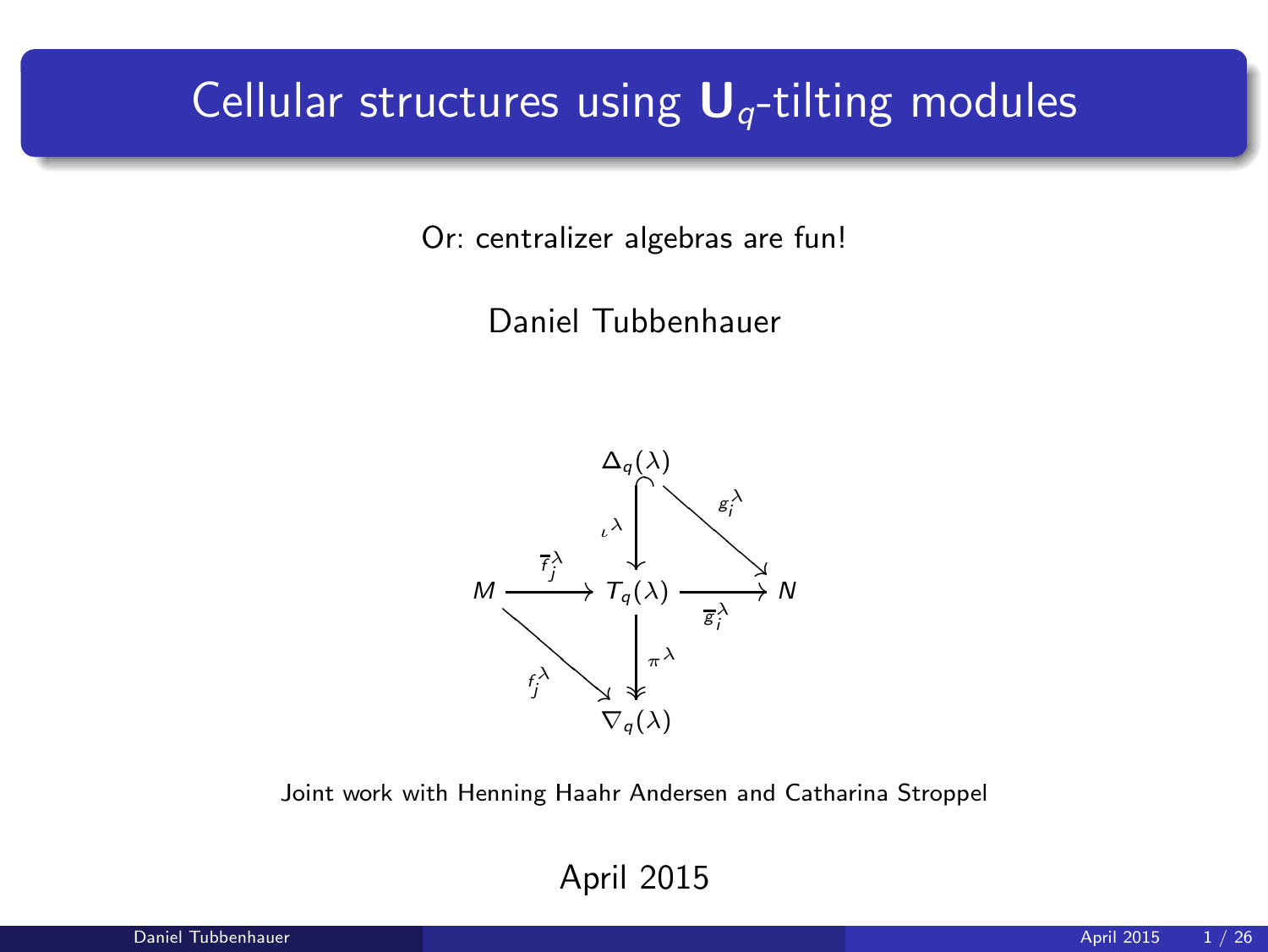#### Theorem

Let  $T$  be a  $\mathsf{U}_q = \mathsf{U}_q(\mathfrak{g})$ -tilting module. Then  $\mathrm{End}_{\mathsf{U}_q}(T)$  is a cellular algebra.

I have to explain the words in red. But let us start with an example.

## Example(Schur 1901)

Let  $\mathbb{K}[S_d]$  be the symmetric group in d letters and let  $\Delta_1(\omega_1)$  be the vector representation of  $\mathbf{U}_1 = \mathbf{U}_1(\mathfrak{gl}_n).$  Take  $\mathcal{T} = \Delta_1(\omega_1)^{\otimes d}$ , then

 $\Phi_{\mathrm{SW}} \colon \mathbb{K}[S_d] \twoheadrightarrow \mathrm{End}_{\mathsf{U}_1}(\mathcal{T}) \quad \text{and} \quad \Phi_{\mathrm{SW}} \colon \mathbb{K}[S_d] \xrightarrow{\cong} \mathrm{End}_{\mathsf{U}_1}(\mathcal{T}), \text{ if } n \geq d.$ 

Since T is a  $\mathbf{U}_1$ -tilting module,  $\mathbb{K}[S_d]$  is cellular.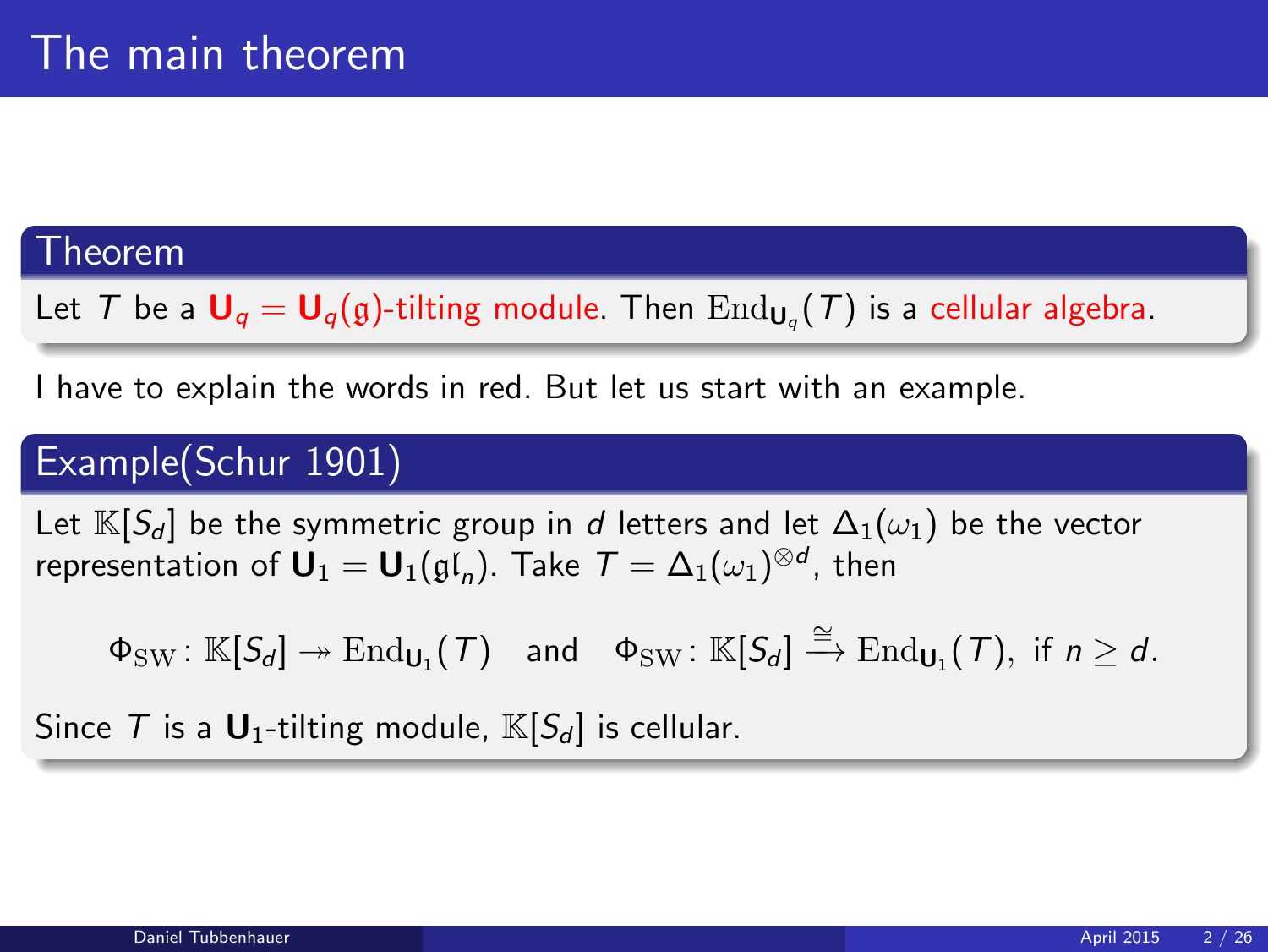#### $\bigcup$  U<sub>q</sub>[-tilting modules](#page-3-0)

- $\bullet$  U<sub>q</sub> [and its representation theory](#page-3-0)
- [The category of](#page-6-0)  $U_q$ -tilting modules

## 2 Cellularity of  $\mathsf{End}_{\mathsf{U}_q}(\mathcal{T})$

- **•** [Cellular algebras](#page-12-0)
- $\bullet$  Cellularity and  $\mathbf{U}_q$ [-tilting modules](#page-14-0)

## 3) The representation theory of  $\mathsf{End}_{\mathsf{U}_q}(\mathcal{T})$

- [Consequences of cellularity -](#page-18-0)  $U_q$ -tilting view
- [Examples that fit into the picture](#page-22-0)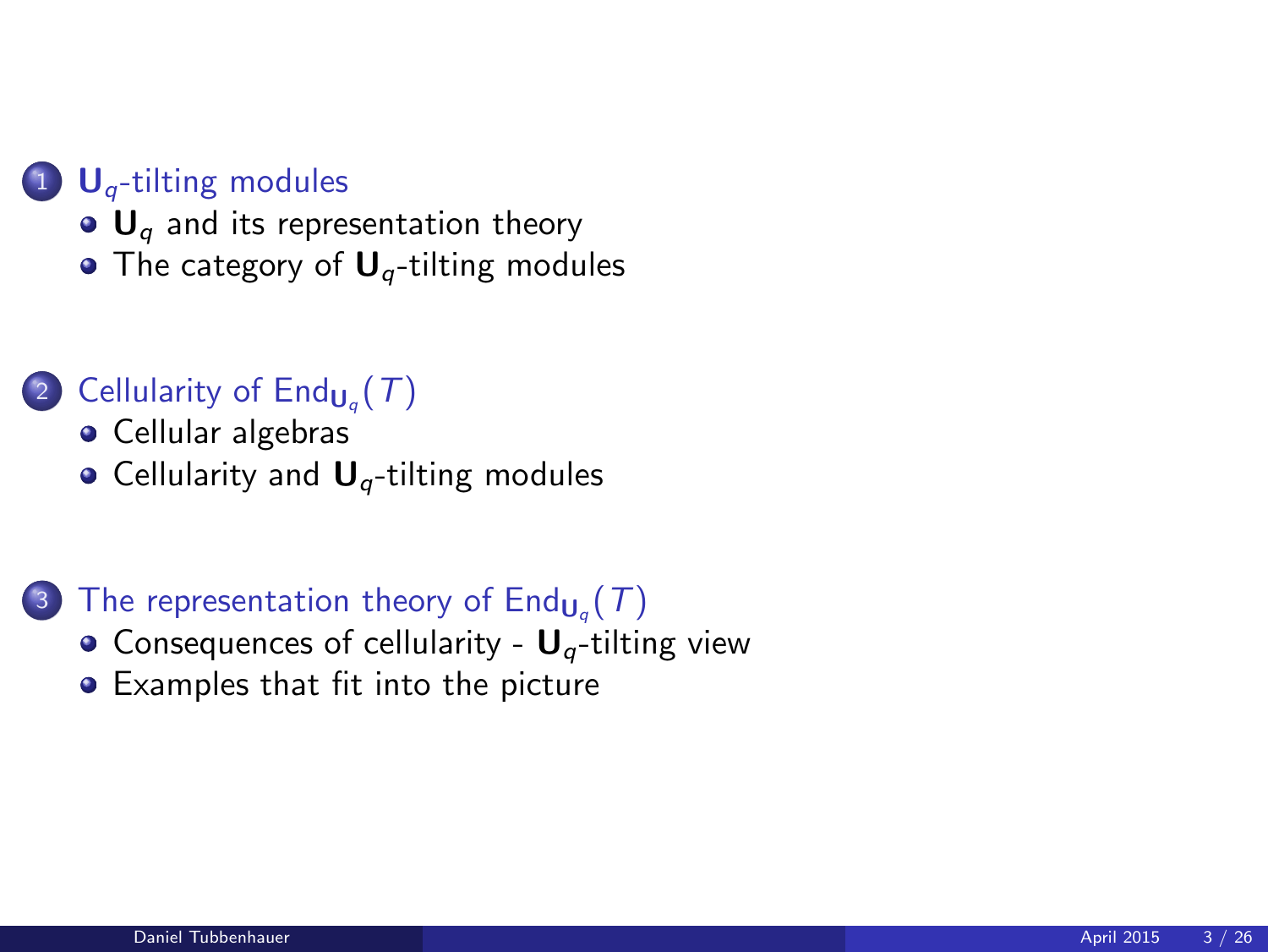Fix an arbitrary element  $q \in \mathbb{K} - \{0\}$ . Define

<span id="page-3-0"></span>
$$
\mathbf{U}_q=\mathbf{U}_q(\mathfrak{g})=\mathbf{U}_{\mathcal{A}}\otimes_{\mathcal{A}}\mathbb{K}.
$$

Here  $U_A = U_A(g)$  is Lusztig's A-form: the A-subalgebra of  $U_v = U_v(g)$ generated by  $\mathcal{K}_i^{\pm 1}$ ,  $\mathcal{E}_i^{(j)}$  and  $\mathcal{F}_i^{(j)}$  for  $i=1,\ldots,n-1$  and  $j\in\mathbb{N}$ .

## Example

In the  $\mathfrak{sl}_2$  case, the  $\mathbb Q(v)$ -algebra  $\mathsf{U}_v(\mathfrak{sl}_2)$  is generated by  $\mathcal{K},\mathcal{K}^{-1}$  and  $E,\mathcal{F}$  subject to some relations.

Let q be a complex, primitive third root of unity.  $U_q(\mathfrak{sl}_2)$  is generated by  $K, K^{-1}, E, F, E^{(3)}$  and  $F^{(3)}$  subject to some relations. Here  $E^{(3)}, F^{(3)}$  are extra generators, since  $E^3=[3]!E^{(3)}=0$  because of  $[3]=0.$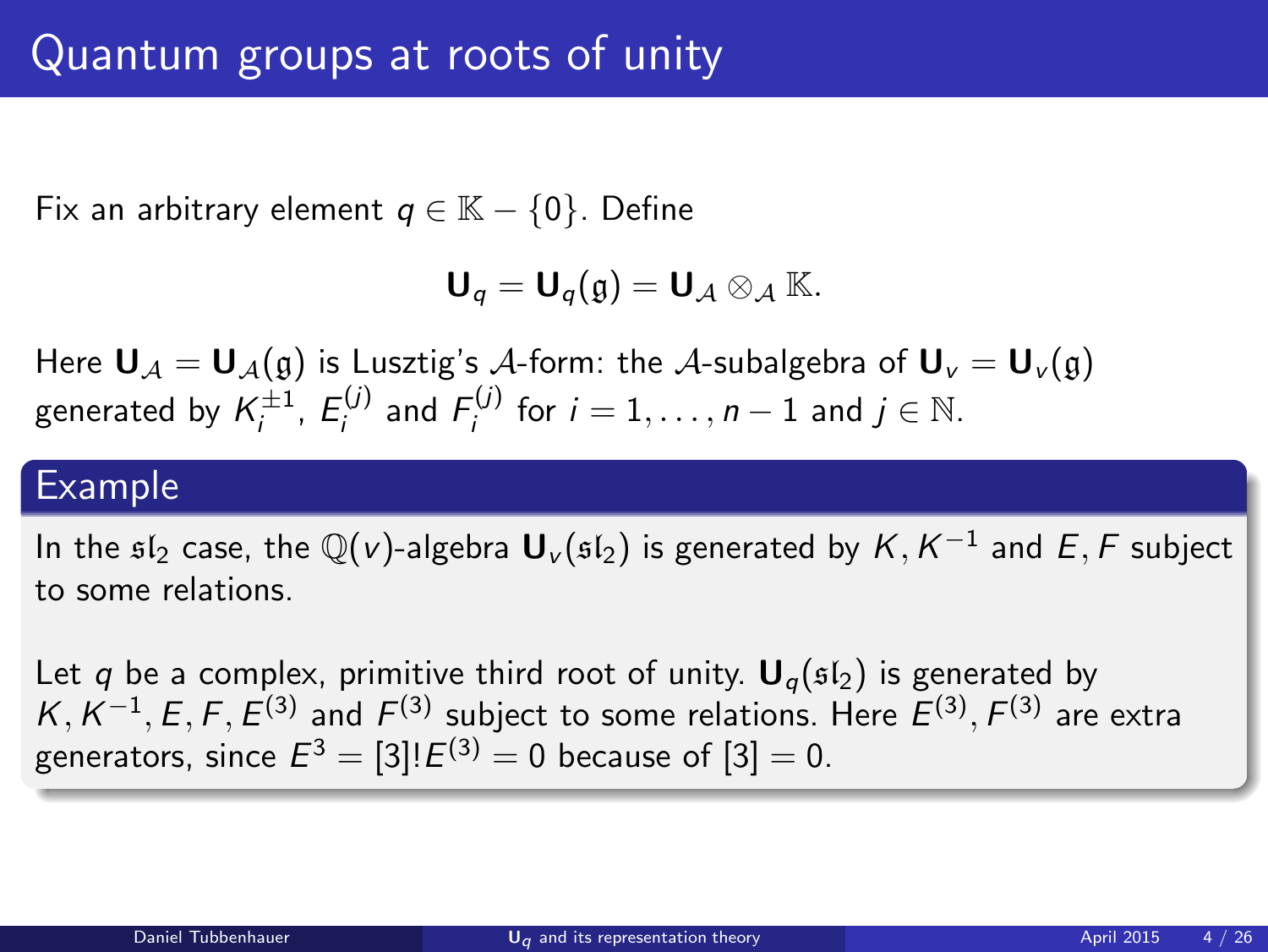For each dominant  $\mathsf{U}_\mathsf{v}$ -weight  $\lambda \in \mathsf{X}^+$  there is a simple  $\mathsf{U}_\mathsf{v}$ -module  $\Delta_\mathsf{v}(\lambda)$  called Weyl module. Fact: the set  $\{\Delta_{\sf v}(\lambda)\ |\ \lambda\in{\sf X}^+\}$  is a complete set of pairwise non-isomorphic, simple  $\mathbf{U}_{\nu}$ -modules (of type 1).

#### Example

For  $\mathfrak{sl}_2$  we have  $X^+ = \mathbb{Z}_{\geq 0}.$  The Weyl module  $\Delta_{\nu}(3)$  is

$$
\begin{array}{ccc} \n\sqrt{\phantom{a}}^3 & & & \\
\end{array} \quad \frac{1}{2} \quad \frac{1}{2} \quad \frac{1}{2} \quad \frac{1}{2} \quad \frac{1}{2} \quad \frac{1}{2} \quad \frac{1}{2} \quad \frac{1}{2} \quad \frac{1}{2} \quad \frac{1}{2} \quad \frac{1}{2} \quad \frac{1}{2} \quad \frac{1}{2} \quad \frac{1}{2} \quad \frac{1}{2} \quad \frac{1}{2} \quad \frac{1}{2} \quad \frac{1}{2} \quad \frac{1}{2} \quad \frac{1}{2} \quad \frac{1}{2} \quad \frac{1}{2} \quad \frac{1}{2} \quad \frac{1}{2} \quad \frac{1}{2} \quad \frac{1}{2} \quad \frac{1}{2} \quad \frac{1}{2} \quad \frac{1}{2} \quad \frac{1}{2} \quad \frac{1}{2} \quad \frac{1}{2} \quad \frac{1}{2} \quad \frac{1}{2} \quad \frac{1}{2} \quad \frac{1}{2} \quad \frac{1}{2} \quad \frac{1}{2} \quad \frac{1}{2} \quad \frac{1}{2} \quad \frac{1}{2} \quad \frac{1}{2} \quad \frac{1}{2} \quad \frac{1}{2} \quad \frac{1}{2} \quad \frac{1}{2} \quad \frac{1}{2} \quad \frac{1}{2} \quad \frac{1}{2} \quad \frac{1}{2} \quad \frac{1}{2} \quad \frac{1}{2} \quad \frac{1}{2} \quad \frac{1}{2} \quad \frac{1}{2} \quad \frac{1}{2} \quad \frac{1}{2} \quad \frac{1}{2} \quad \frac{1}{2} \quad \frac{1}{2} \quad \frac{1}{2} \quad \frac{1}{2} \quad \frac{1}{2} \quad \frac{1}{2} \quad \frac{1}{2} \quad \frac{1}{2} \quad \frac{1}{2} \quad \frac{1}{2} \quad \frac{1}{2} \quad \frac{1}{2} \quad \frac{1}{2} \quad \frac{1}{2} \quad \frac{1}{2} \quad \frac{1}{2} \quad \frac{1}{2} \quad \frac{1}{2} \quad \frac{1}{2} \quad \frac{1}{2} \quad \frac{1}{2} \quad \frac{1}{2} \quad \frac{1}{2} \quad \
$$

where  $E$  "acts to the right",  $F$  "acts to the left" and  $K$  "acts as a loop".

The category of finite dimensional  $\mathbf{U}_{v}$ -modules is semi-simple.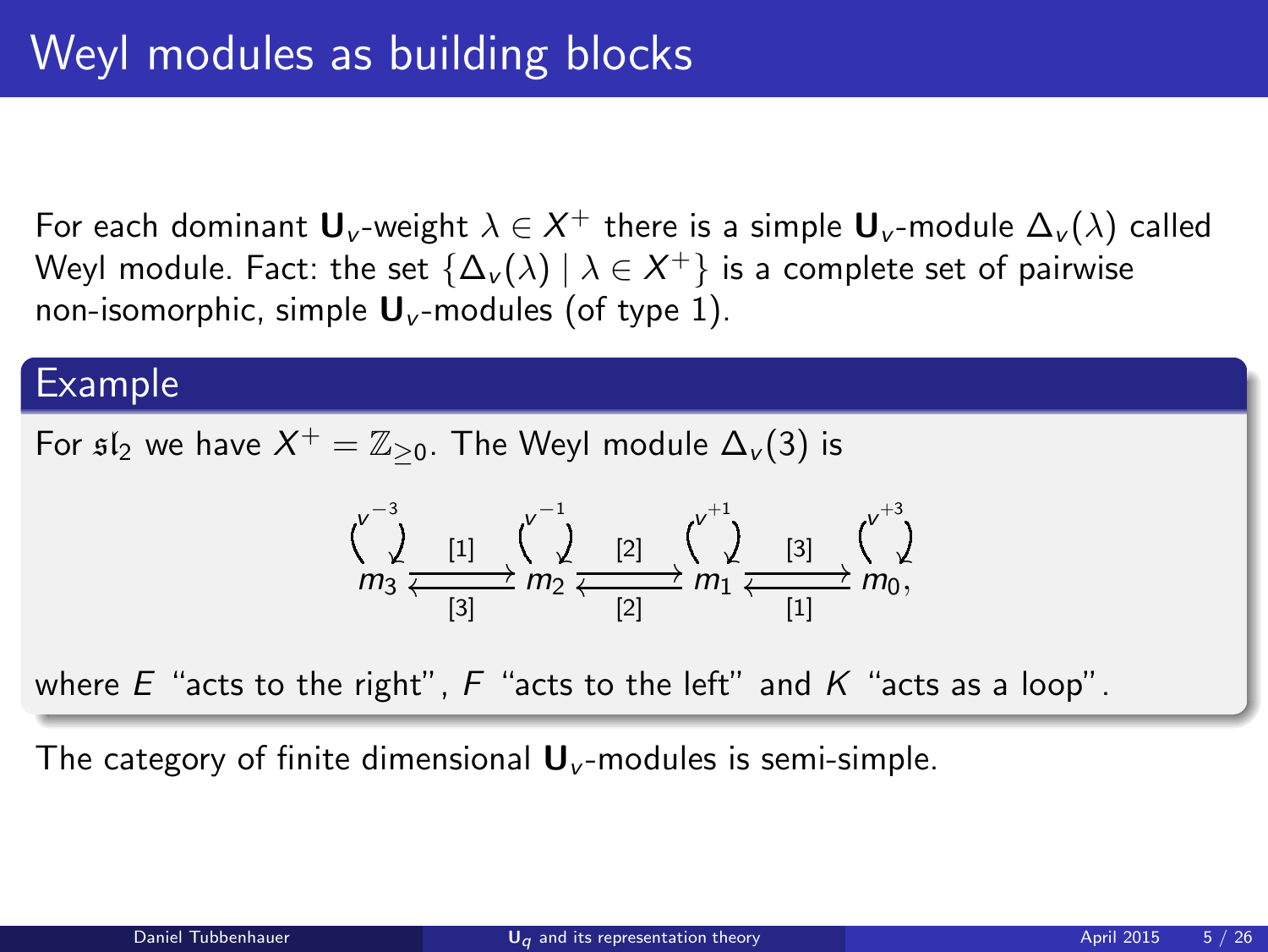Fact: the  $\Delta_{q}(\lambda)$ 's are no longer (semi-)simple in general. But they have unique simple heads  $L_q(\lambda).$  Fact: the set  $\{L_q(\lambda)\ |\ \lambda\in X^+\}$  is a complete set of pairwise non-isomorphic, simple  $U_q$ -modules (of type 1).

## Example

Let  $g = \frac{\epsilon_1}{2}$  and q be a complex, primitive third root of unity.  $\Delta_q(3)$  is



The C-span of  $\{m_1, m_2\}$  is now stable under the action of  $\mathbf{U}_q(\mathfrak{sl}_2)$ : this is  $L_q(1)$ . The simple head is  $L_q(3) \cong \Delta_q(3)/L_q(1)$  and is spanned by  $\{m_0, m_3\}$ .

The category of finite dimensional  $U_q$ -modules is not semi-simple in general.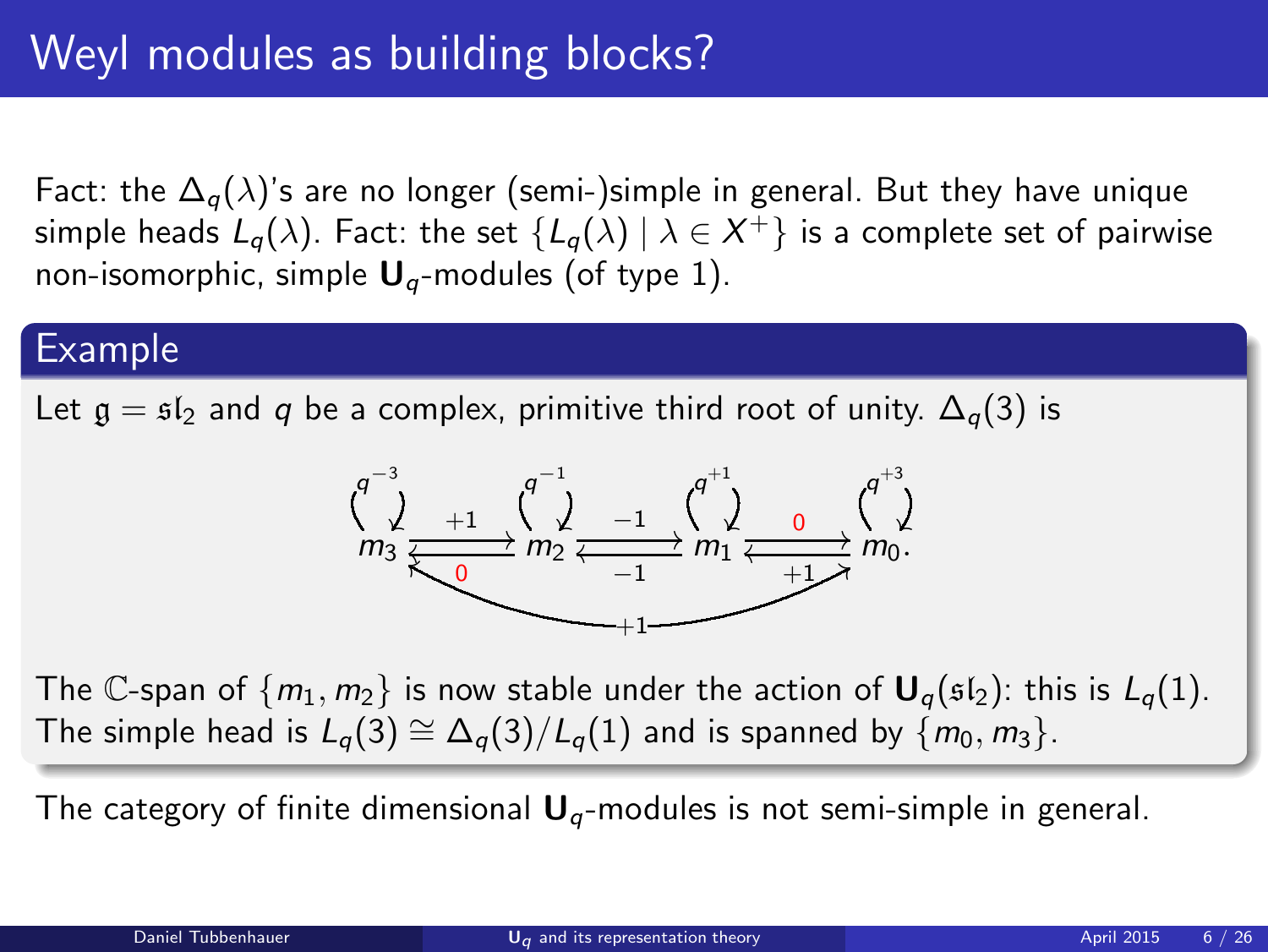Let  $\Delta_q(\lambda)$  be a Weyl module and  $\nabla_q(\lambda)$  its dual. A  $U_q$ -tilting module T is a  $U_q$ -module with a  $\Delta_q$ -filtration and a  $\nabla_q$ -filtration:

<span id="page-6-0"></span>
$$
T = M_0 \supset M_1 \supset \cdots \supset M_{k'} \supset \cdots \supset M_{k-1} \supset M_k = 0,
$$
  

$$
0 = N_0 \subset N_1 \subset \cdots \subset N_{k'} \subset \cdots \subset N_{k-1} \subset N_k = T,
$$

such that  $M_{k'}/M_{k'+1}$  is some  $\Delta_{q}(\lambda)$  and  $N_{k'+1}/N_{k'}$  is some  $\nabla_{q}(\lambda).$ 

#### Example

All  $\mathbf{U}_{v}$ -modules are  $\mathbf{U}_{v}$ -tilting modules.

For our favorite example  $q^3=1\in\mathbb{C}$  and  $\mathfrak{g}=\mathfrak{sl}_2\colon\Delta_q(i)$  is a  $\mathbf{U}_q\text{-tilting module iff}$  $i = 0, 1$  or  $i \equiv -1 \mod 3$ .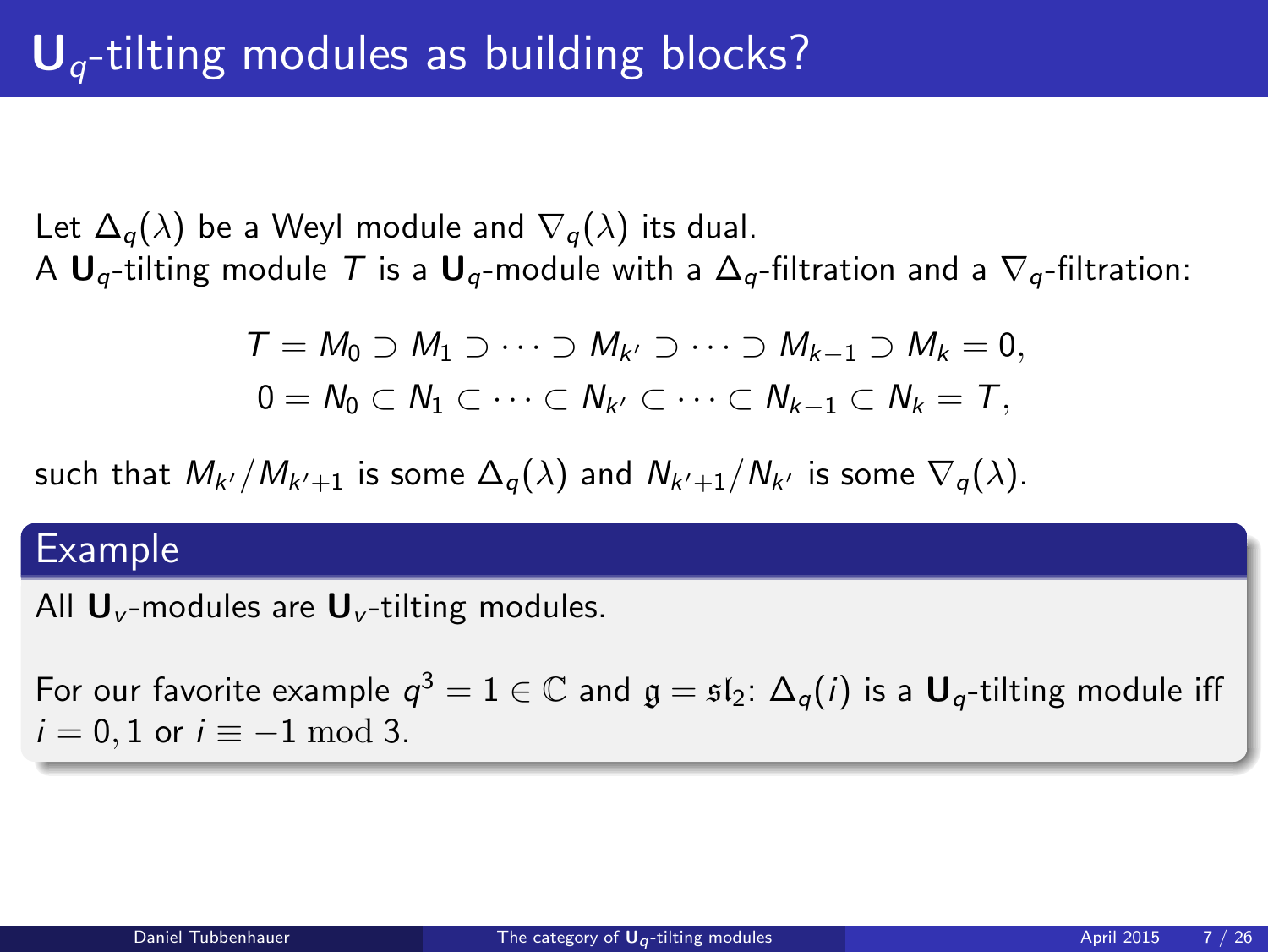# $U_q$ -tilting modules as building blocks.

The category of  $U_q$ -tilting modules  $T$  has some nice properties:

- $\bullet$   $\tau$  is closed under finite tensor products.
- The indecomposables  $\mathcal{T}_q(\lambda)$  of  $\bm{\mathcal{T}}$  are parametrized by  $\lambda\in\mathcal{X}^+ .$  They have  $\lambda$ as their maximal weight and contain  $\Delta_q(\lambda)$  with multiplicity 1. We have

$$
\Delta_q(\lambda) \xrightarrow{\iota^{\lambda}} T_q(\lambda) \xrightarrow{\pi^{\lambda}} \nabla_q(\lambda).
$$

## Example

The vector representation  $\Delta_q(1)$  is a  $\mathbf{U}_q(\mathfrak{sl}_2)$ -tilting module. Thus,  $T = \Delta_q(1)^{\otimes d}$ is. Then  $T_q(d)$  is the indecomposable summand of T containing  $\Delta_q(d)$ .

## Example

 $\Delta_q(\lambda)$  is a  $U_q$ -tilting module for minuscule  $\lambda$ . Thus, tensor products of these are.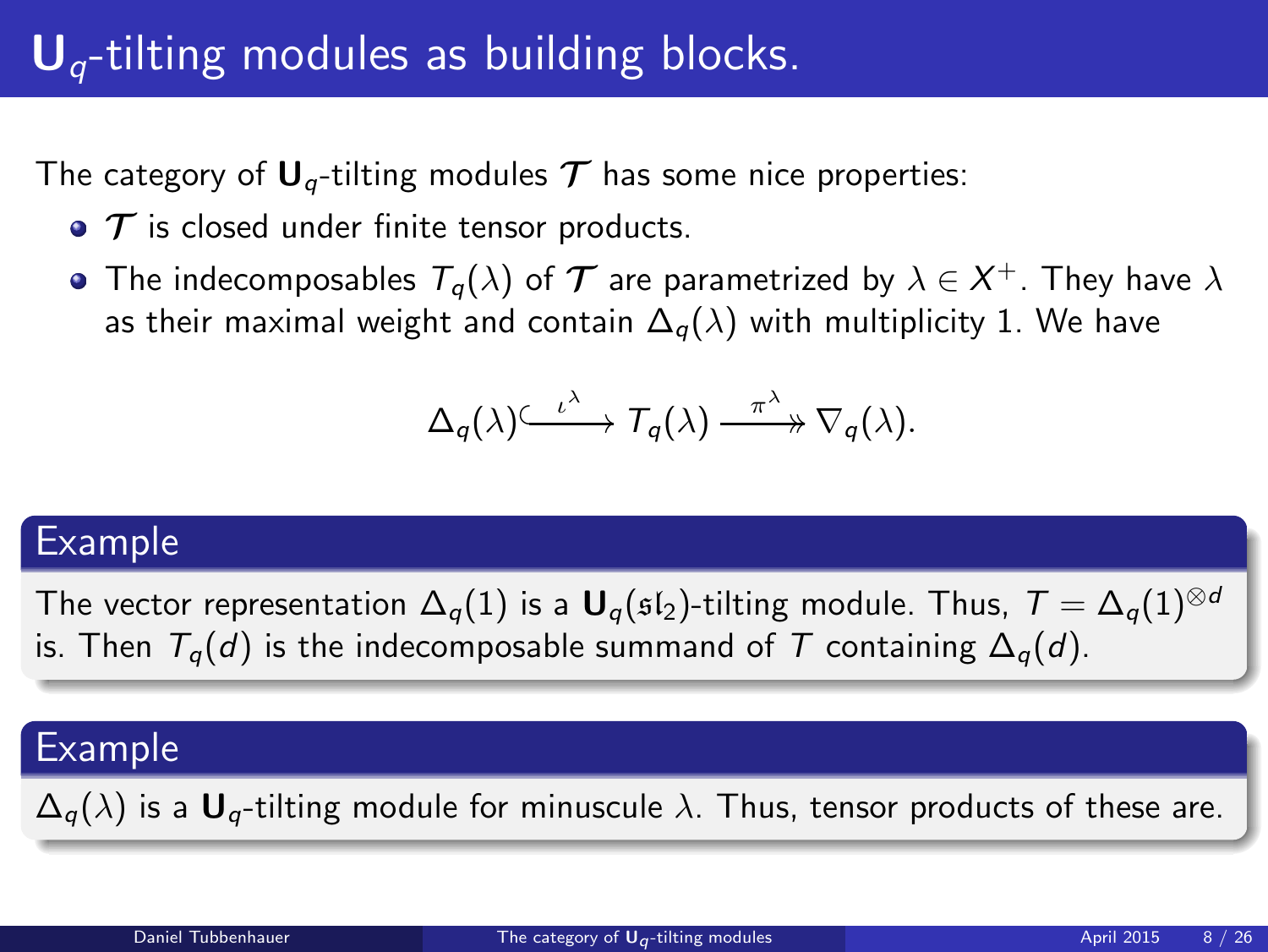We have for all  $\lambda,\mu\in\mathsf{X}^{+}$  that

$$
\operatorname{Ext}^i_{\mathbf{U}_q}(\Delta_q(\lambda), \nabla_q(\mu)) \cong \begin{cases} \mathbb{K}c^{\lambda}, & \text{if } i = 0 \text{ and } \lambda = \mu, \\ 0, & \text{else,} \end{cases}
$$

where  $c^\lambda\colon\Delta_q(\lambda)\to\nabla_q(\lambda)$  is the  $\mathbf{U}_q$ -homomorphisms that sends head to socle.

Assume that M has a  $\Delta_{q}$ -filtration and N has a  $\nabla_{q}$ -filtration.

- We have  $\dim(\mathrm{Hom}_{\mathsf{U}_q}(M,\nabla_q(\lambda)))=(M:\Delta_q(\lambda)).$
- We have dim $(\mathrm{Hom}_{\mathsf{U}_q}(\Delta_q(\lambda),N)) = (N : \nabla_q(\lambda)).$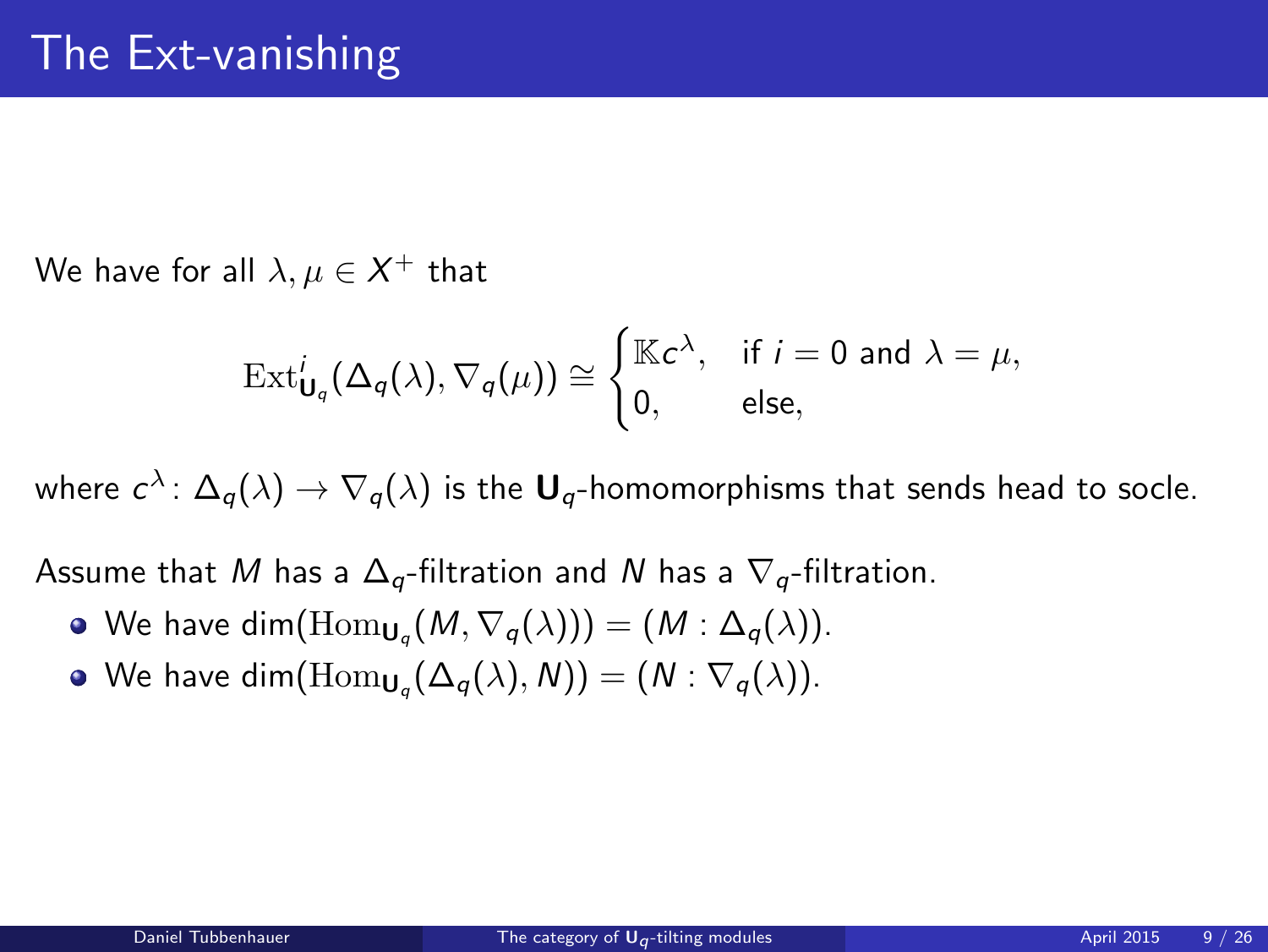$T \in \mathcal{T}$  iff  $\mathrm{Ext}^1_{\mathbf{U}_q}(\mathcal{T}, \nabla_q(\lambda)) = 0 = \mathrm{Ext}^1_{\mathbf{U}_q}(\Delta_q(\lambda), \mathcal{T})$  for all  $\lambda \in \mathcal{X}^+$ .

In particular, if M has a  $\Delta_{q}$ - and N has a  $\nabla_{q}$ -filtration:



In words: any  $U_q$ -homomorphism  $g: \Delta_q(\lambda) \to N$  extends to an  $\mathbf{U}_q$ -homomorphism  $\overline{g}$ :  $T_q(\lambda) \rightarrow N$  whereas any  $\mathbf{U}_q$ -homomorphism  $f: M \to \nabla_a(\lambda)$  factors through  $T_a(\lambda)$  via  $\overline{f}: M \to T_a(\lambda)$ .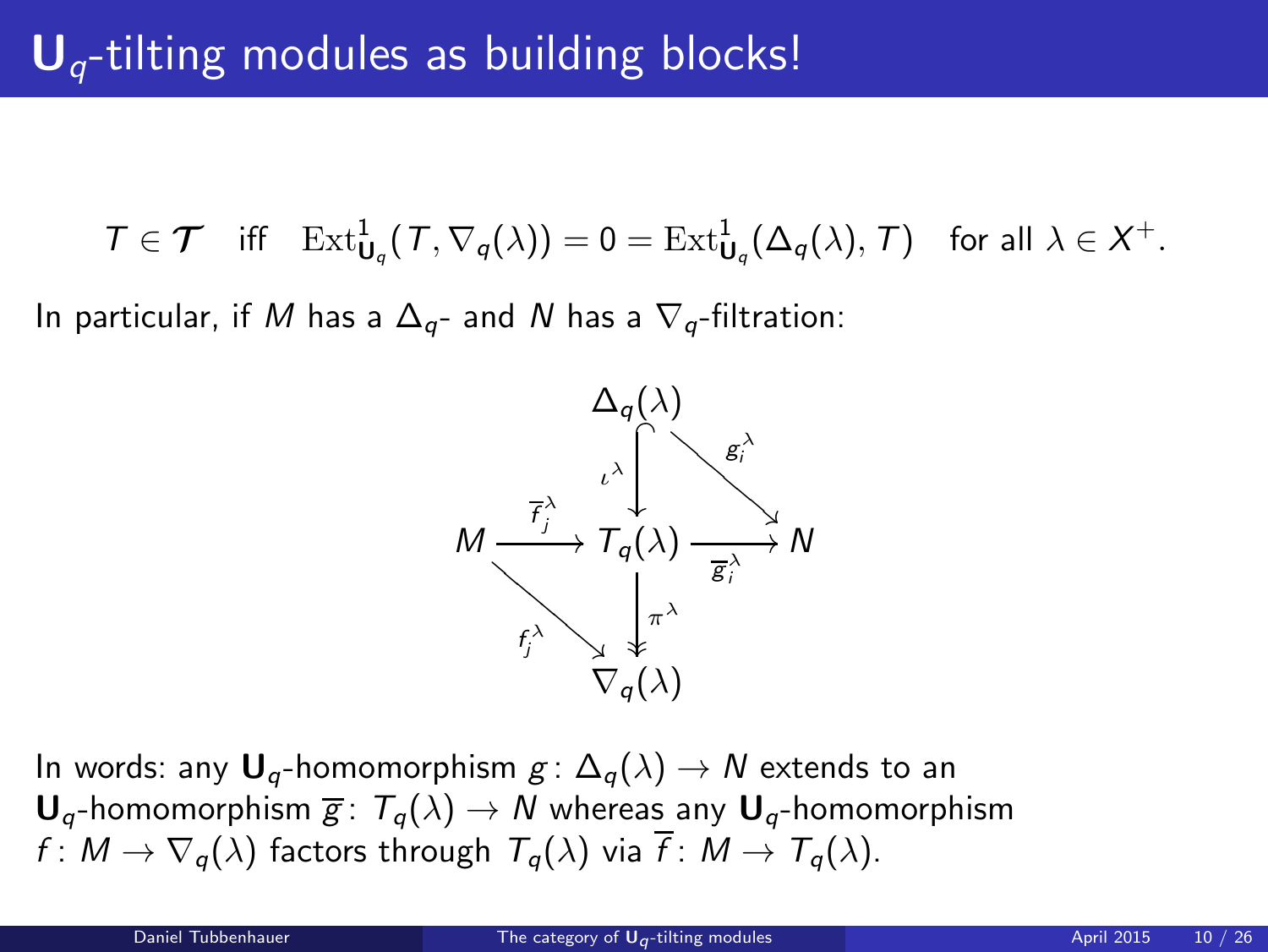Consequence of the discussion before:

$$
\dim(\mathrm{End}_{\mathsf{U}_q}(\mathcal{T}))=\sum_{\lambda\in X^+}(\mathcal{T}:\Delta_q(\lambda))^2=\sum_{\lambda\in X^+}(\mathcal{T}:\nabla_q(\lambda))^2.
$$

Take  $\mathcal{T}=\Delta_q(\lambda)^{\otimes d}$ . If  $\lambda\in X^+$  is minuscule as a  $\sf{U}_q$ -weight, then  $\Delta_q(\lambda)$  is always  $\mathbf{U}_q$ -tilting and dim $(\mathrm{End}_{\mathbf{U}_q}(T))$  is independent of  $\mathbb K$  and  $q$ , since  $\Delta_q(\lambda)$  has a character independent of  $K$  and of  $q$ .

## Example

By quantum Schur-Weyl, we see that

 $\Phi_{q \text{SW}} \colon \mathcal{H}_d(q) \twoheadrightarrow \text{End}_{\mathbf{U}_q}(\mathcal{T}) \quad \text{and} \quad \Phi_{\text{qSW}} \colon \mathcal{H}_d(q) \xrightarrow{\cong} \text{End}_{\mathbf{U}_q}(\mathcal{T}), \text{ if } n \geq d.$ 

Thus, dim $(\mathcal{H}_d(q))$  independent of K and q.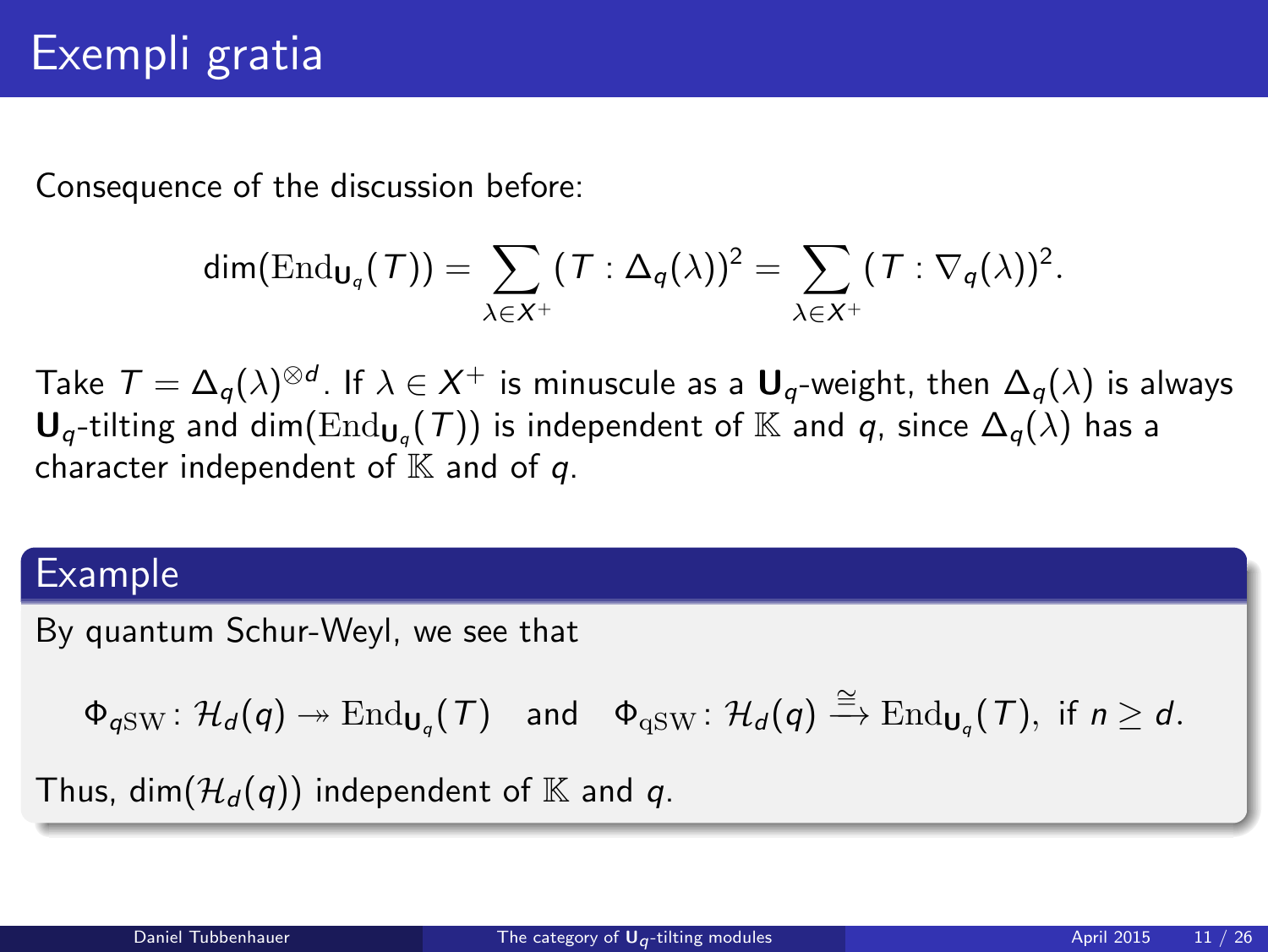Let us consider our favorite case again. From the construction of  $T_q(3)$ :

$$
\Delta_q(3) \longrightarrow T_q(3) \longrightarrow \Delta_q(1).
$$

We compute:

$$
{\mathcal T}_\nu=\Delta_\nu(1)\otimes\Delta_\nu(1)\otimes\Delta_\nu(1)\cong\Delta_\nu(3)\oplus\Delta_\nu(1)\oplus\Delta_\nu(1),
$$

whereas

$$
\mathcal{T}_q = \Delta_q(1) \otimes \Delta_q(1) \otimes \Delta_q(1) \cong \mathcal{T}_q(3) \oplus \mathcal{T}_q(1).
$$

In particular, dim( $\text{End}_{U_v({\mathfrak {sl}})}(\mathcal{T}_v)) = \text{dim}(\text{End}_{U_u({\mathfrak {sl}})}(\mathcal{T}_q)) = 1^2 + 2^2 = 5.$ 

Note that  $\mathrm{End}_{\mathsf{U}_q(\mathfrak{sl}_2)}(\Delta_q(1)^{\otimes d})$  is the Temperley-Lieb algebra  $\mathcal{TL}_d(\delta).$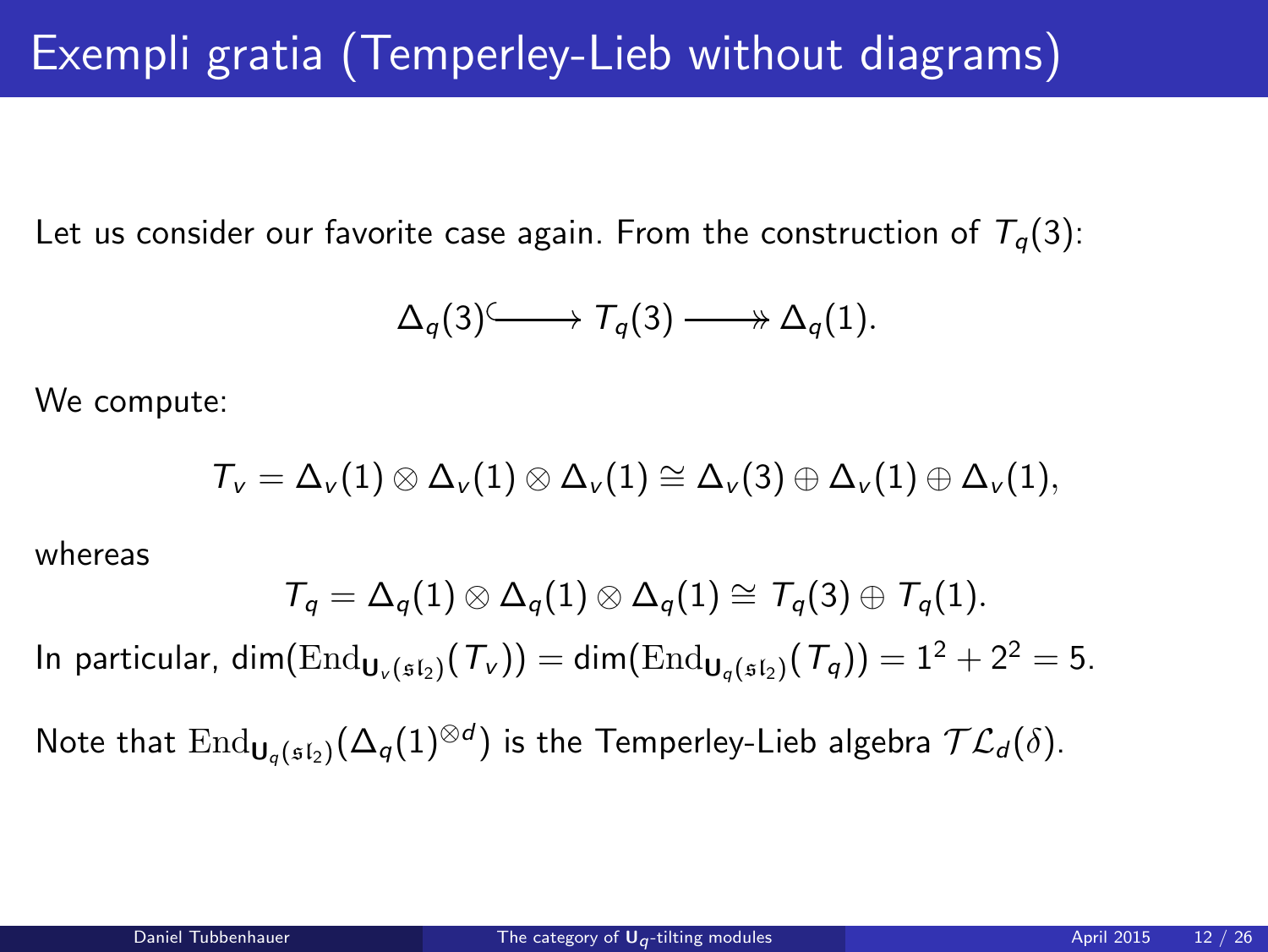## Definition(Graham-Lehrer 1996)

A  $K$ -algebra A is cellular if it has a basis

$$
\{\mathsf c_{ij}^\lambda\mid\lambda\in\mathcal P,\ i,j\in\mathcal I\},\
$$

where  $(\mathcal{P},\leq)$  is a finite poset and  $\mathcal{I}^\lambda$  is a finite set, such that

 ${\bf D}$  The map  ${\rm i}\colon A\to A,$   $c_{ij}^\lambda\to c_{ji}^\lambda$  is an anti-isomorphism.

<sup>2</sup> We have (for friend of higher order)

<span id="page-12-0"></span>
$$
ac_{ij}^{\lambda} = \sum_{k \in \mathcal{I}^{\lambda}} r_{ik}(a)c_{kj}^{\lambda} + \text{friends.}
$$

Note that the scalars  $r_{ik}(a)$  do not depend on j. Thus, we think of the basis elements as having "independent bottom and top parts".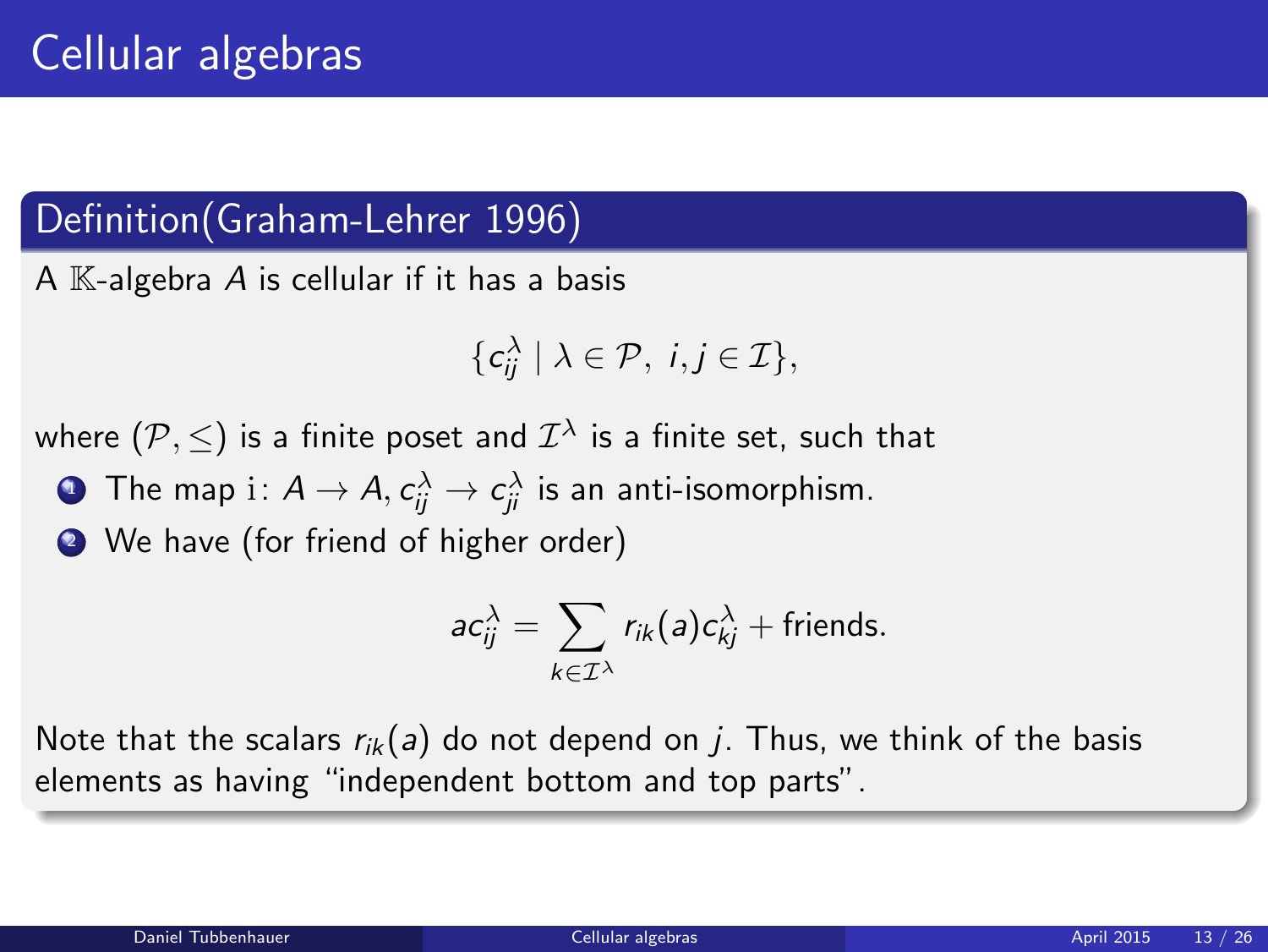# Prototype of a cellular basis

## Example(Specht 1935, Murphy 1995)

 $\mathcal{P} =$  Young diagrams  $\lambda$ ,  $\mathcal{I}^\lambda =$  standard tableaux  $i, j.$ 



Form  $S^{\lambda}=\{c_j^{\lambda}\}$  with formal  $c_j^{\lambda}$  and action given by the  $r_{ik}($ a). The set

$$
\{D^{\lambda} = S^{\lambda}/\mathrm{Rad}(S^{\lambda}) \mid \lambda \in \mathcal{P}_0\}
$$

forms a complete set of pairwise non-isomorphic, simple  $\mathbb{K}[S_d]$ -modules.

## Theorem(Graham-Lehrer 1996)

This works in general for cellular algebras.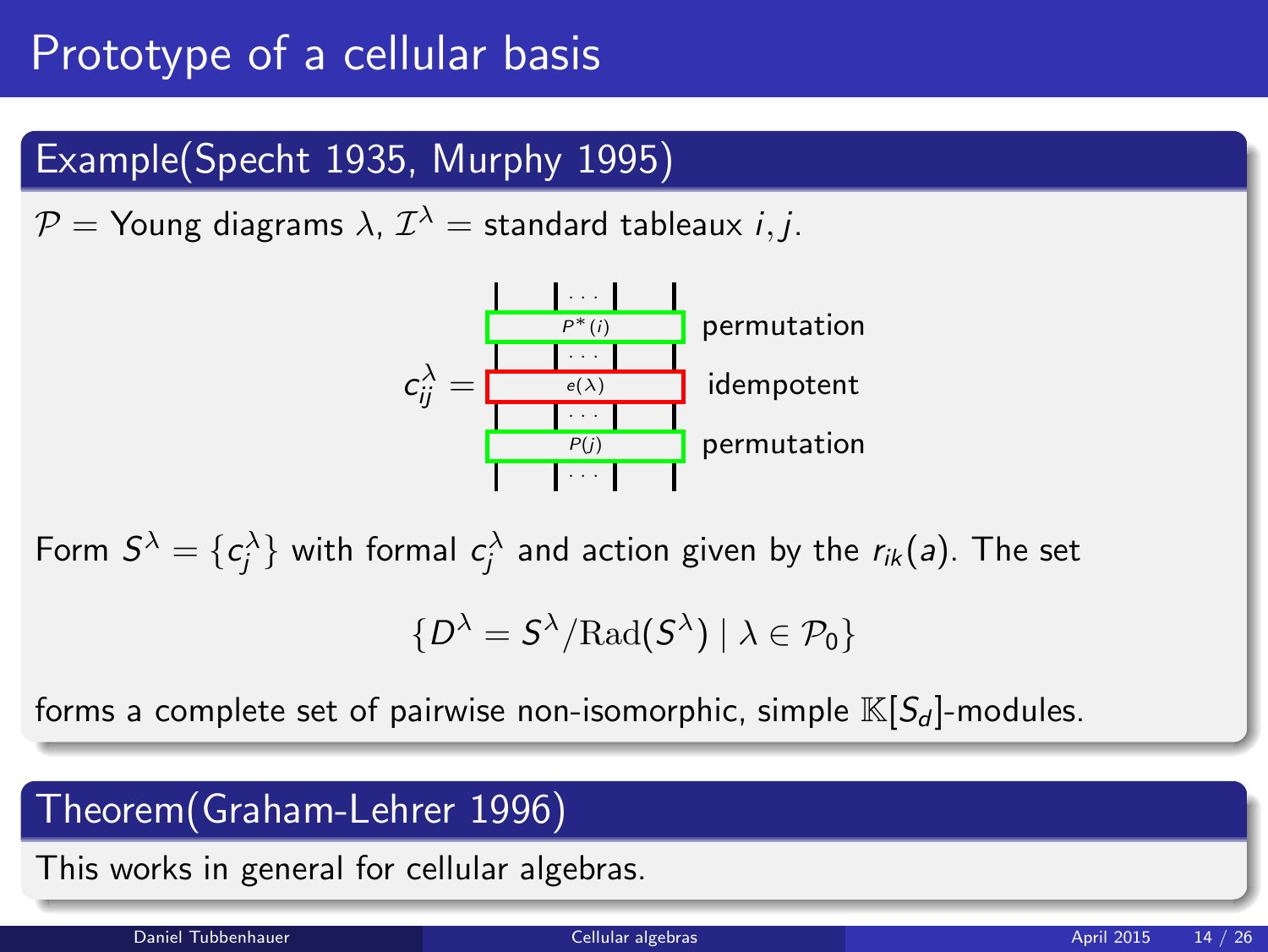# And for  $\text{End}_{\mathsf{U}_q}(\mathcal{T})$ ?

Let  $M$  have a  $\Delta_{q^-}$  and  $N$  have  $\nabla_q$ -filtration. Consider  $\mathcal{I}^\lambda=\{1,\ldots,(N:\nabla_q(\lambda))\}$ and  $\mathcal{J}^{\lambda}=\{1,\ldots,(M:\Delta_{q}(\lambda))\}$ . By Ext-vanishing, we have diagrams



Take any bases  $\mathcal{F}^\lambda=\{f_j^\lambda\colon M\to \nabla_q(\lambda)\mid j\in\mathcal{J}^\lambda\}$  of  $\text{Hom}_{\mathsf{U}_q}(M,\nabla_q(\lambda))$  and  $G^{\lambda} = \{g_i^{\lambda} \colon \Delta_q(\lambda) \to N \mid i \in \mathcal{I}^{\lambda}\}\;$  of  $\operatorname{Hom}_{\mathsf{U}_q}(\Delta_q(\lambda), N)$ . Set

<span id="page-14-0"></span>
$$
c_{ij}^{\lambda}=\overline{g}_{i}^{\lambda}\circ\overline{f}_{j}^{\lambda}\in\mathrm{Hom}_{\mathsf{U}_{q}}(M,N)
$$

for each  $\lambda \in X^+$  and all  $i \in {\cal I}^\lambda, j \in {\cal J}^\lambda.$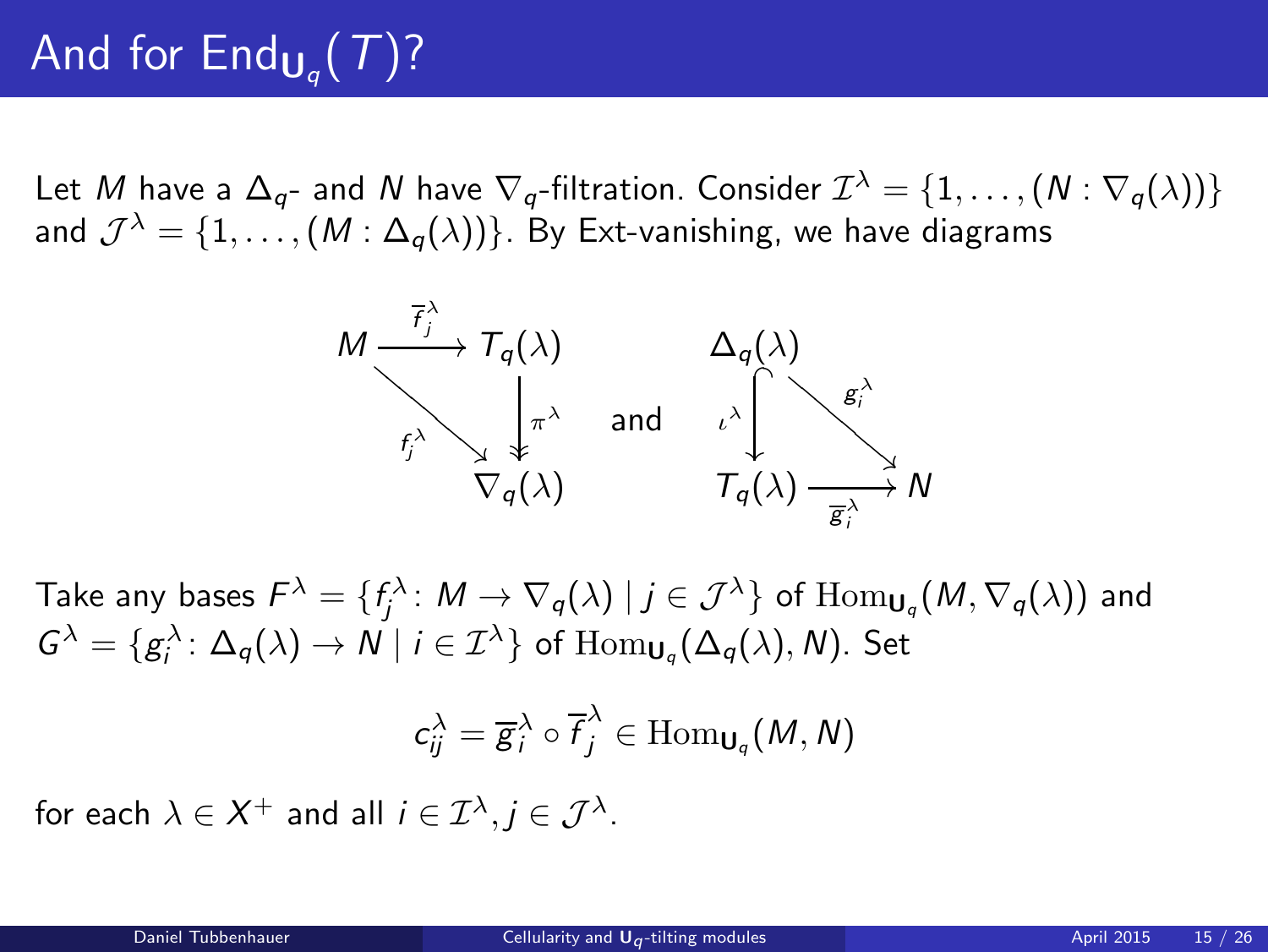# $\mathsf{End}_{\mathsf{U}_q}(\mathcal{T})$  is prototypical cellular

Cell datum:

$$
\bullet \ (\mathcal{P},\leq)=(\{\lambda\in X^+ \mid (T:\nabla_q(\lambda))=(T:\Delta_q(\lambda))\neq 0\},\leq_X).
$$

$$
\bullet \mathcal{I}^{\lambda} = \{1, \ldots, (T : \nabla_q(\lambda))\} = \{1, \ldots, (T : \Delta_q(\lambda))\} = \mathcal{J}^{\lambda} \text{ for each } \lambda \in \mathcal{P}.
$$

- $\mathbb{K}\text{-}$ linear anti-involution i $:\text{End}_{\mathsf{U}_q}(\mathcal{T})\to \text{End}_{\mathsf{U}_q}(\mathcal{T}), \phi\mapsto \mathcal{D}(\phi).$
- Note that  $\mathcal{D}(\Delta_a(\lambda)) \cong \nabla_a(\lambda)$  and  $\mathcal{D}(\nabla_a(\lambda)) \cong \Delta_a(\lambda)$ .

• **Cellular basis** 
$$
\{c_{ij}^{\lambda} | \lambda \in \mathcal{P}, i, j \in \mathcal{I}^{\lambda}\}.
$$

#### Theorem

This gives a cellular datum on  $\mathrm{End}_{\mathsf{U}_q}(\mathcal{T})$  for any  $\mathsf{U}_q\text{-tilting}$  module  $\mathcal{T}.$ 

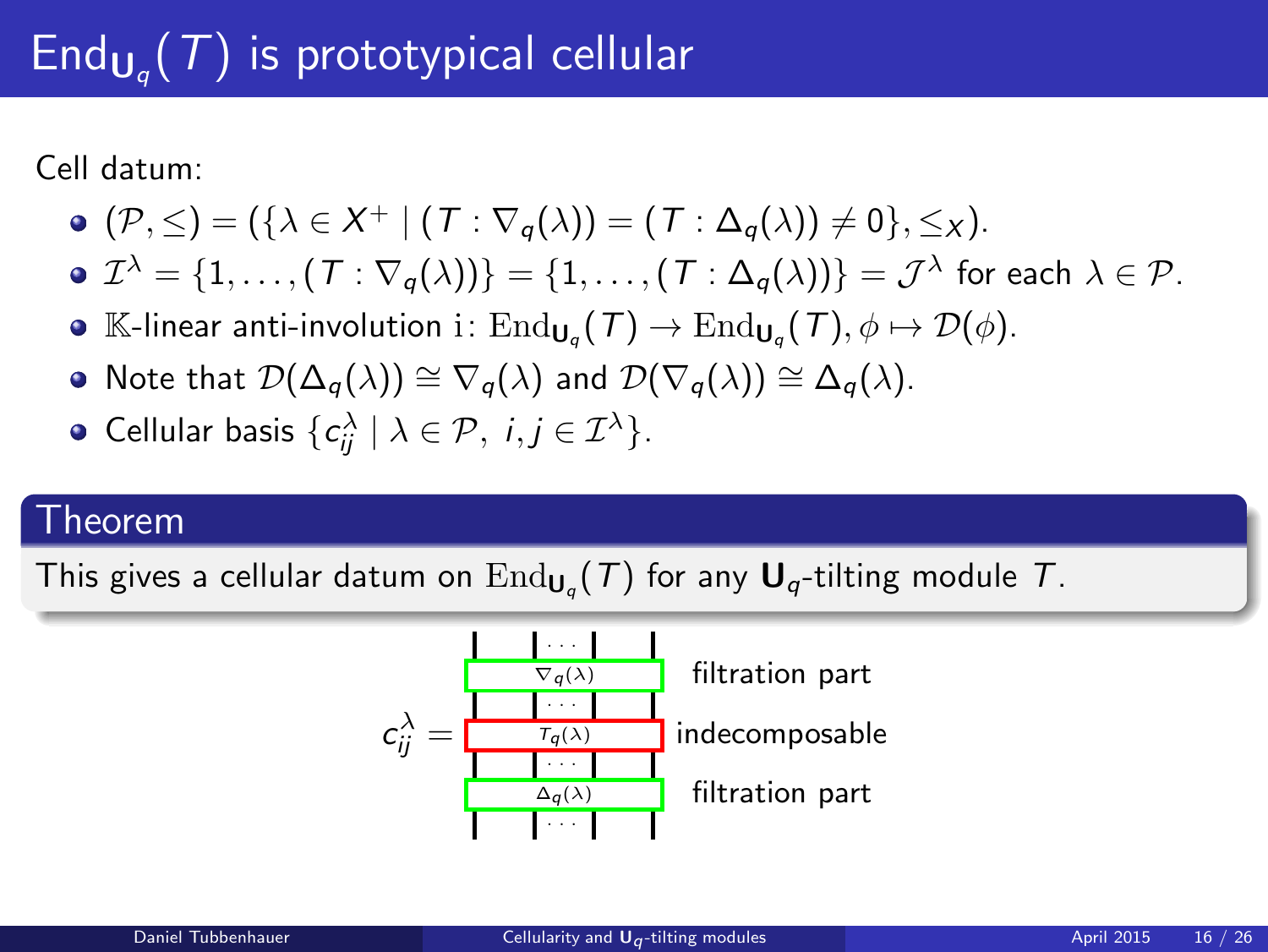## Exempli gratia (generic Temperley-Lieb)

Take  $\mathbb{K}=\mathbb{C}$  and  $\mathcal{T}=\Delta_{\nu}(1)^{\otimes 3}\cong \Delta_{\nu}(3)\oplus \Delta_{\nu}'(1)\oplus \Delta_{\nu}'(1).$  Then  $\mathcal{P}=\{1,3\}.$ 

We have  $\mathcal{I}^1=\{1,2\}$  and  $\mathcal{I}^3=\{1\}.$  Thus, we have a basis



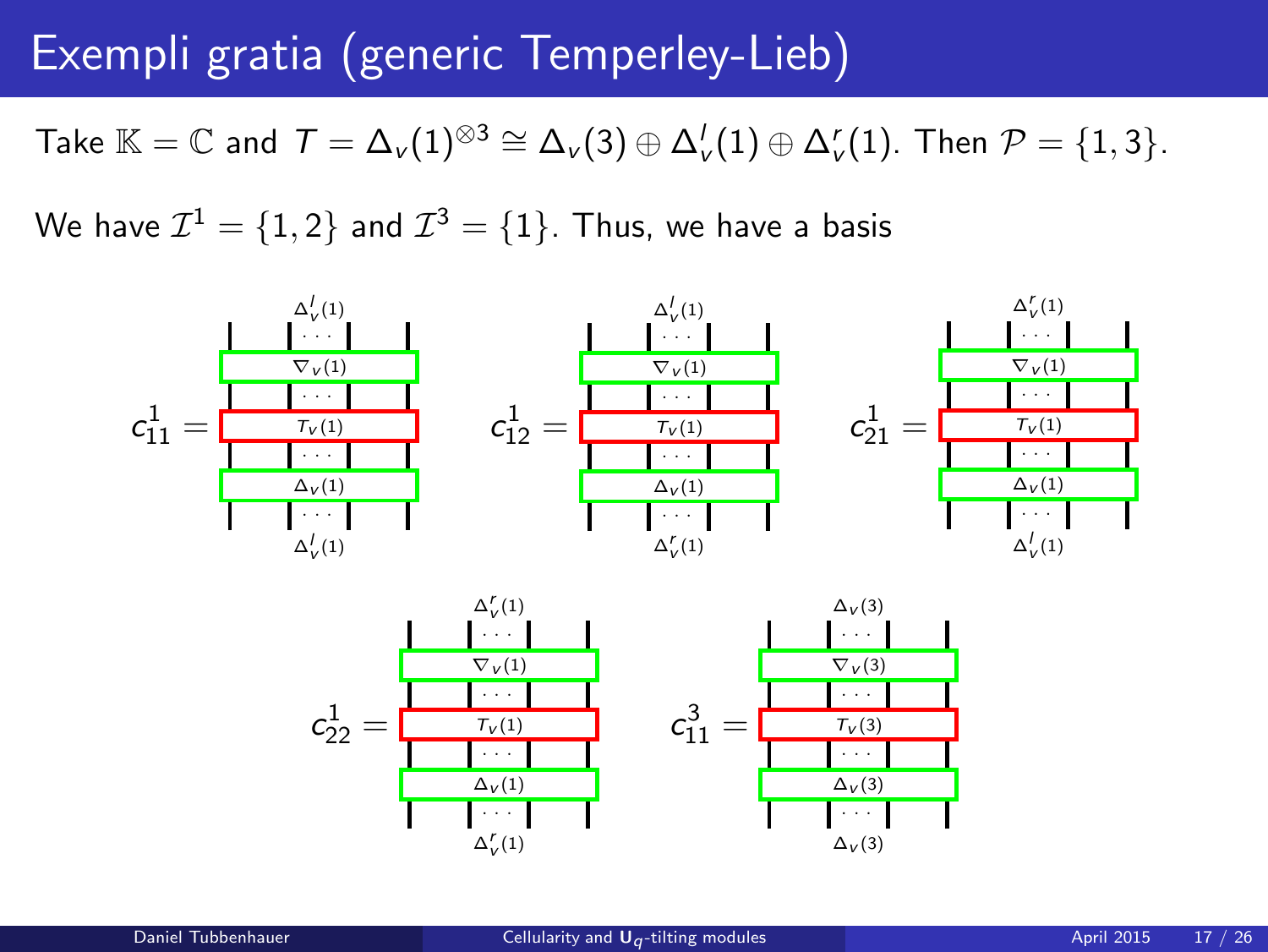## Exempli gratia (roots of unity Temperley-Lieb)

Take  $T = \Delta_a(1)^{\otimes 3} \cong T_a(3) \oplus T_a(1)$ . Then  $\mathcal{P} = \{1, 3\}$ .

We have  $\mathcal{I}^1=\{1,2\}$  and  $\mathcal{I}^3=\{1\}.$  Consider  $1\in\mathcal{I}^1$  as indexing the factor  $\Delta_q(1)$ of  ${\mathcal T}_q(1)$  and  $2\in {\mathcal I}^1$  the factor  $\Delta_q(1)$  of  ${\mathcal T}_q(3).$  Thus, we have a basis



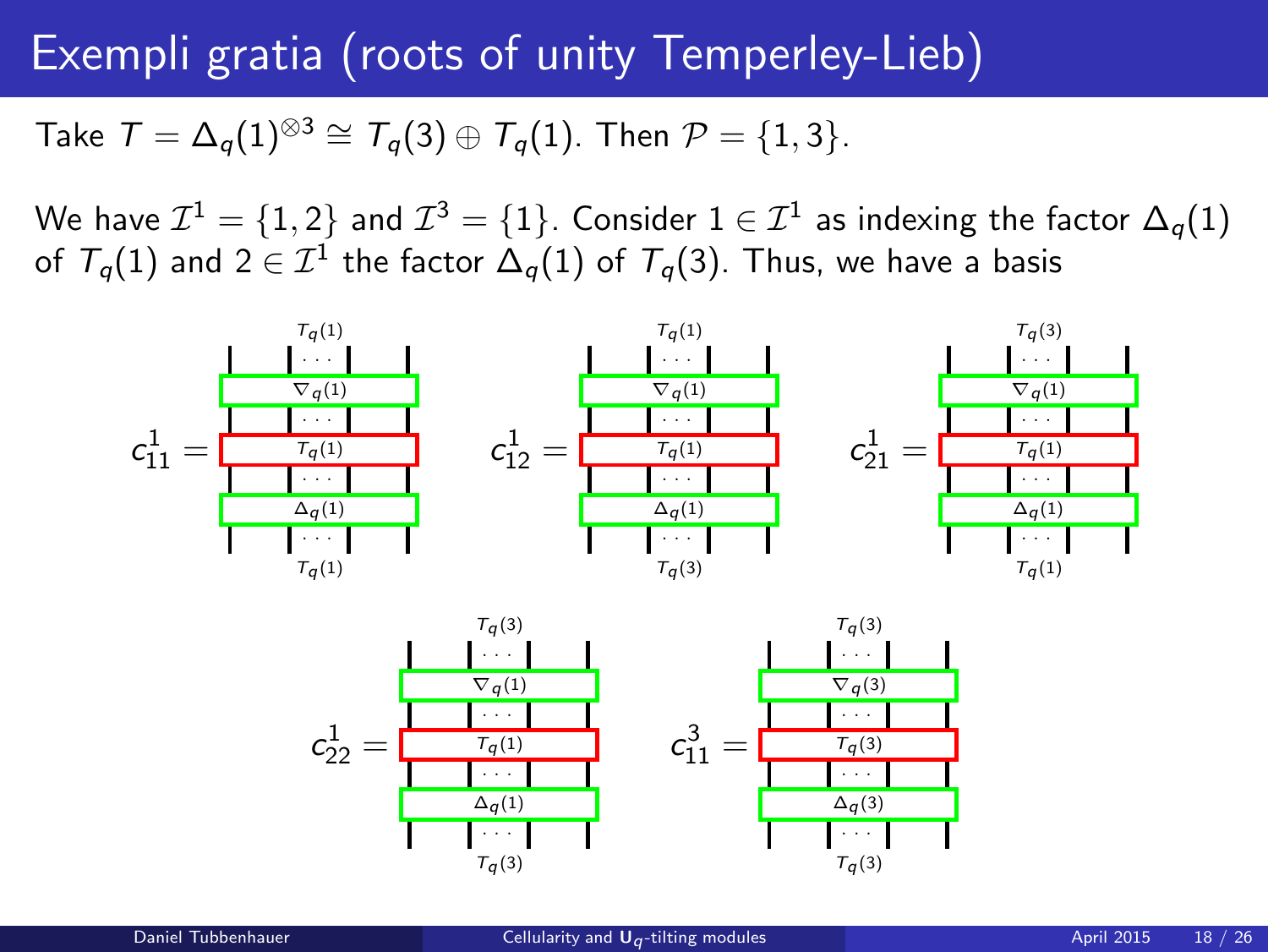# Cellular pairing and simple  $\mathrm{End}_{\mathbf{U}_q}(\mathcal{T})$ -modules

Let  $\mathcal T$  be a  $\mathbf{U}_q\text{-tilting module.}$  For  $\lambda\in\mathcal P$  define  $\vartheta^\lambda$  via

$$
i(h) \circ g = \vartheta^{\lambda}(g, h)c^{\lambda}, \quad g, h \in C(\lambda) = \text{Hom}_{\mathbf{U}_q}(\Delta_q(\lambda), T).
$$

Define  $\mathcal{P}_0 = \{ \lambda \in \mathcal{P} \mid \vartheta^\lambda \neq 0 \}$  and  $\mathrm{Rad}(\lambda) = \{ g \in \mathcal{C}(\lambda) \mid \vartheta^\lambda(g, \mathcal{C}(\lambda)) = 0 \}.$ 

## Theorem(Graham-Lehrer reinterpreted)

The set

$$
\{\textit{L}(\lambda) = \textit{C}(\lambda)/\mathrm{Rad}(\lambda) \mid \lambda \in \mathcal{P}_0\}
$$

is a complete set of pairwise non-isomorphic, simple  $\mathrm{End}_{\mathsf{U}_q}(\mathcal{T})$ -modules.

 $\lambda \in \mathcal{P}_0$  iff  $T_a(\lambda)$  is a summand of T. Moreover,

<span id="page-18-0"></span>
$$
\dim(L(\lambda))=m_{\lambda}, \quad T \cong \bigoplus_{\lambda \in X^+} T_q(\lambda)^{\oplus m_{\lambda}}.
$$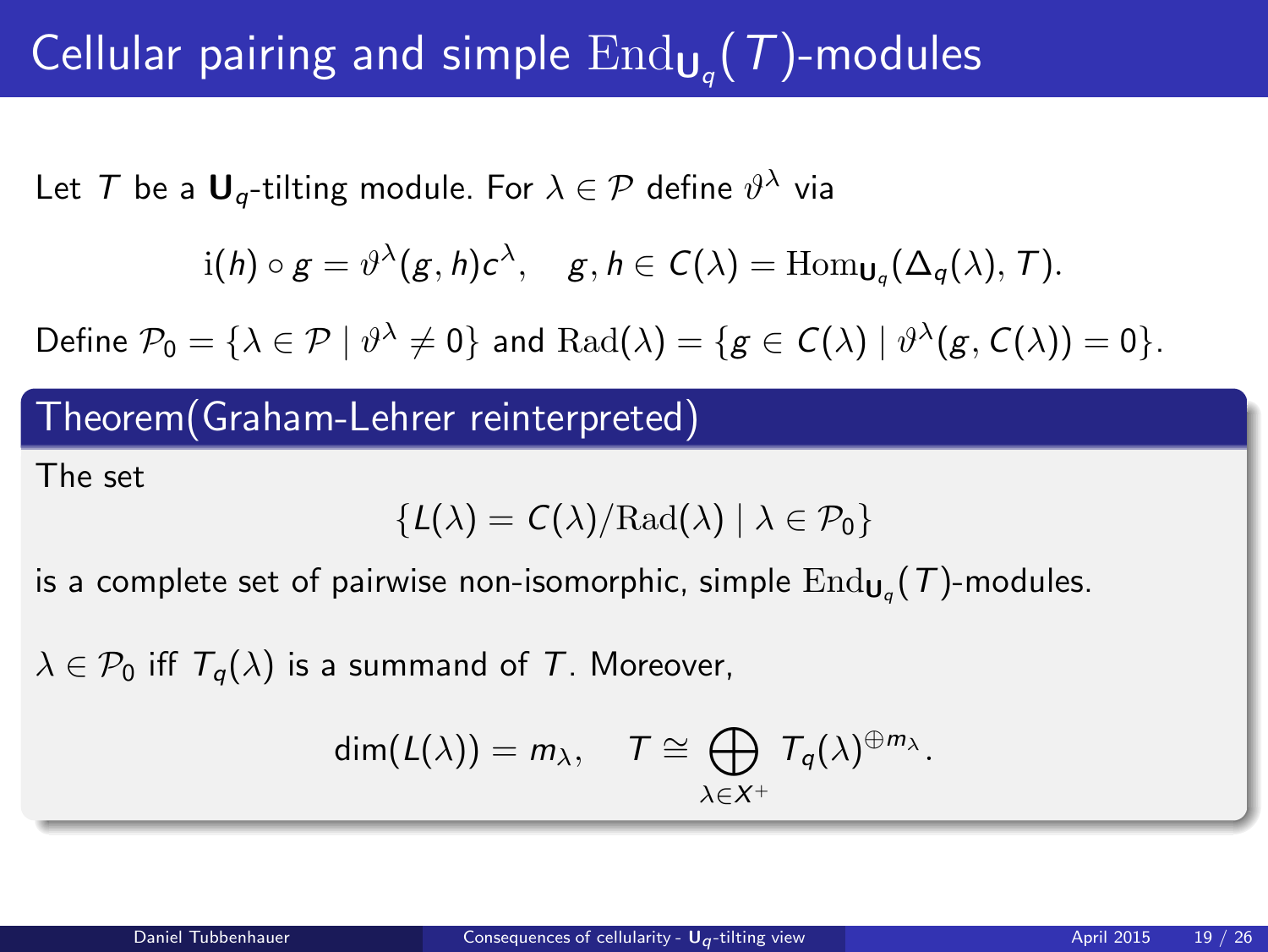# Exempli gratia (Temperley-Lieb again)

Because  $\mathcal{T}_v \cong \Delta_v(3) \oplus \Delta_v(1) \oplus \Delta_v(1)$  and  $\mathcal{T}_q \cong \mathcal{T}_q(3) \oplus \mathcal{T}_q(1)$  we see that  $P_0 = \{1, 3\}$  in both cases.

In the generic case:

$$
C(3) = L(3) = \{g_1^3 \colon \Delta_v(3) \to \mathcal{T}_v\}, \ \ C(1) = L(1) = \{g_j^1 \colon \Delta_v(1) \to \mathcal{T}_v \mid j = 1, 2\},
$$
  
dim $(L(3)) = 1$  and dim $(L(1)) = 2$ .

In the non-semisimple case:

$$
C(3) = L(3) = \{g_1^3 \colon \Delta_q(3) \to T_q\} \quad , \quad C(1) = \{g_j^1 \colon \Delta_q(1) \to T_q \mid j = 1, 2\},
$$
  
dim $(L(3)) = 1$  and dim $(L(1)) = 1$ .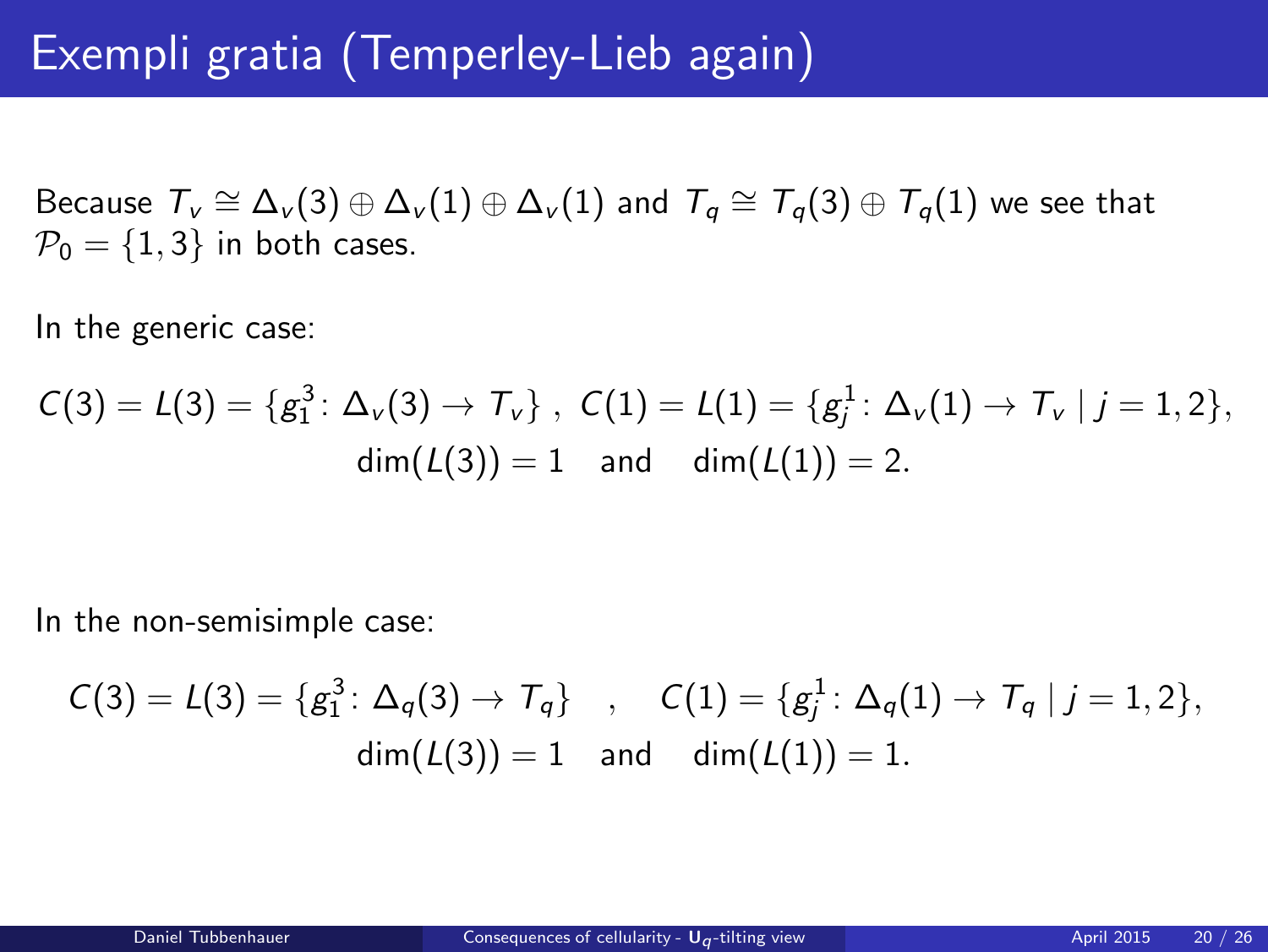## Theorem(Graham-Lehrer 1996)

Let A be a cellular algebra with cell modules  $C(\lambda)$  and simple modules  $L(\lambda)$ .

A is semi-simple  $\Leftrightarrow C(\lambda) = L(\lambda)$  for all  $\lambda \in \mathcal{P}_0$ .

We can prove an alternative statement in our framework.

#### Theorem

The algebra  $\mathrm{End}_{\mathsf{U}_q}(\mathcal{T})$  is semi-simple iff  $\mathcal T$  is a semi-simple  $\mathsf{U}_q$ -module.

## **Corollary**

The algebra  $\mathrm{End}_{\mathsf{U}_q}(\mathcal{T})$  is semi-simple iff  $\mathcal T$  has only simple Weyl factors.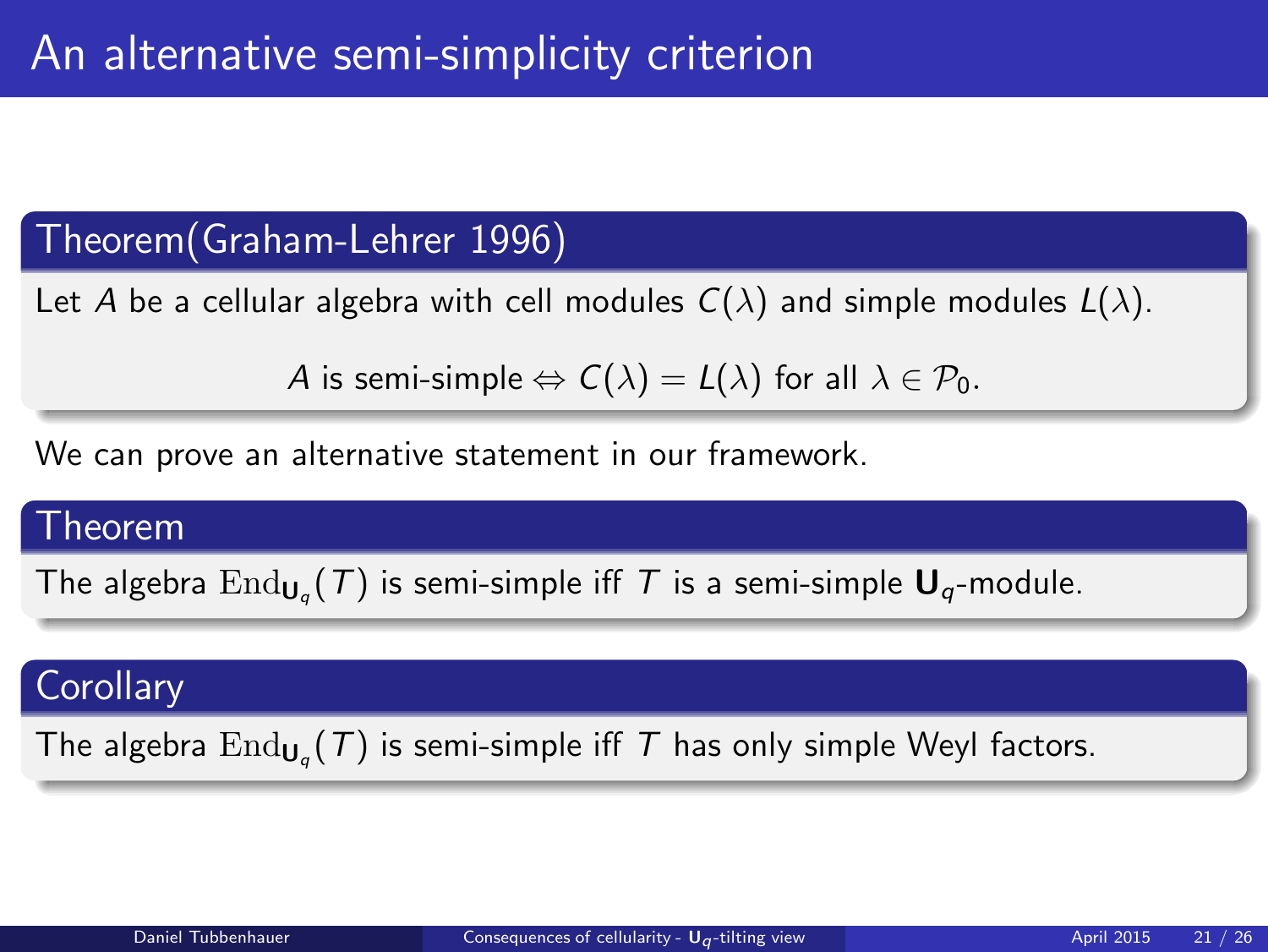Because  $\mathcal{T}_v\cong \Delta_v(3)\oplus \Delta_v(1)\oplus \Delta_v(1)$ , and  $\Delta_v(3)$  and  $\Delta_v(1)$  are simple Weyl factors, we see that  $\text{End}_{\mathbf{U}_{\nu}(\mathfrak{sl}_2)}(\mathcal{T}_{\nu})$  is semi-simple.

 $T_q$  has a Weyl factor of the form  $\Delta_q(3)$ . This is a non-simple Weyl factor and thus,  $\text{End}_{\mathbf{U}_q(\mathfrak{sl}_2)}(\mathcal{T}_q)$  is non semi-simple.

Similarly:  $\mathcal{TL}_d(\delta) \cong \mathrm{End}_{\mathbf{U}_q(\mathfrak{sl}_2)}(\Delta_q(1)^{\otimes d})$  with  $\delta \neq 0$  is semi-simple iff  $q$  is not a root of unity in  $\mathbb K$  or  $d < \text{ord}(q^2)$ .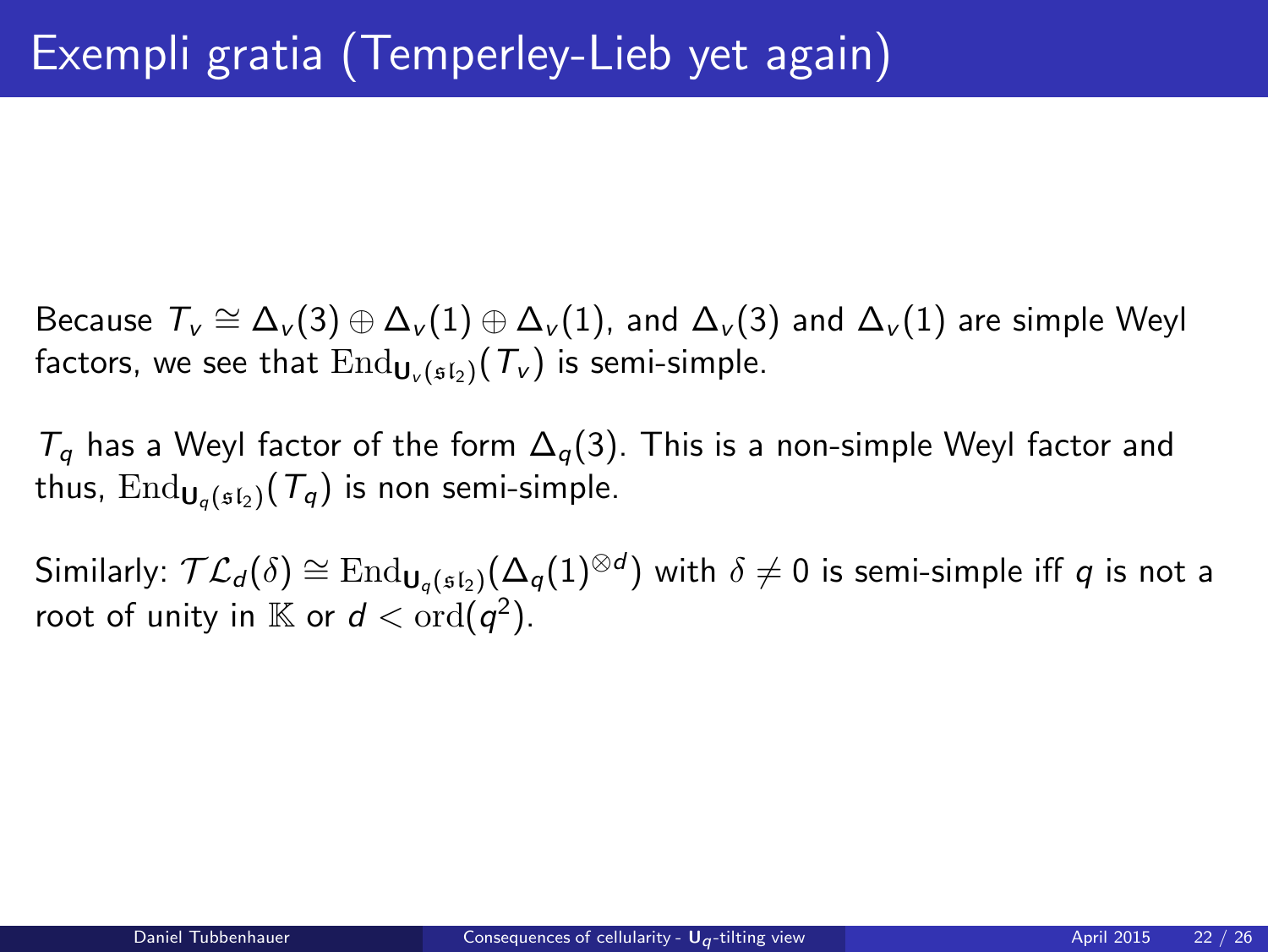Note that our approach generalizes, for example to the infinite dimensional world: the following list is just the tip of the iceberg.

The following algebras fit in our set-up as well:

The Iwahori-Hecke algebra of type A, by Schur-Weyl duality:

 $\Phi_{q \text{SW}} \colon \mathcal{H}_d(q) \twoheadrightarrow \text{End}_{\mathsf{U}_q}(\mathcal{T}) \quad \text{and} \quad \Phi_{q \text{SW}} \colon \mathcal{H}_d(q) \xrightarrow{\cong} \text{End}_{\mathsf{U}_q}(\mathcal{T}), \text{ if } n \geq d.$ 

<span id="page-22-0"></span>This includes  $\mathbb{K}[S_d]$  for  $char(\mathbb{K}) = p > 0$ .

- **o**  $\mathfrak{sl}_2$ -related algebras like Temperley-Lieb  $\mathcal{TL}_d(\delta)$ .
- Spider algebras  $\mathrm{End}_{\mathsf{U}_q(\mathfrak{sl}_n)}(\Delta_q(\omega_{i_1})\otimes\cdots\otimes\Delta_q(\omega_{i_d})).$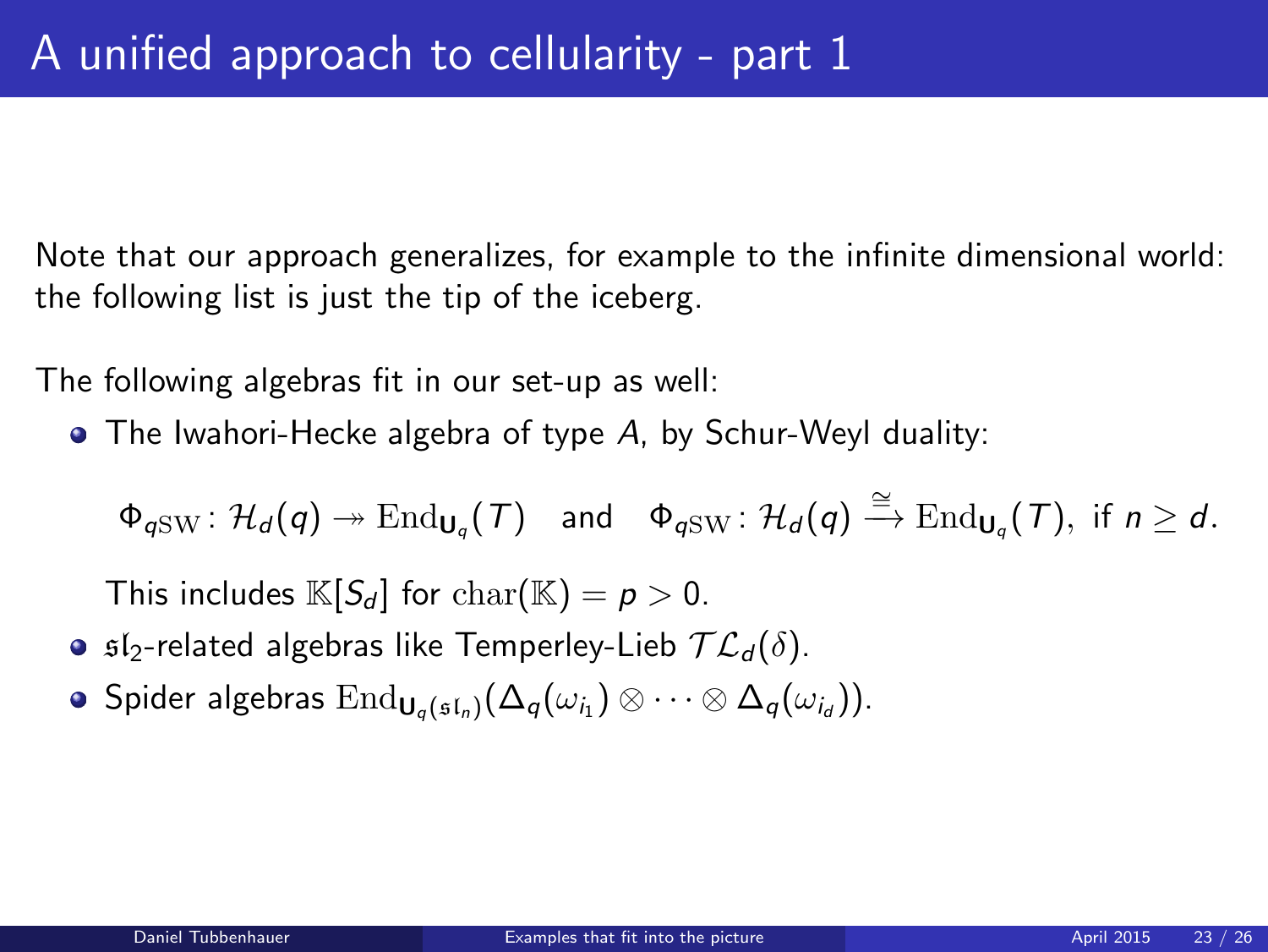• Take  $\mathfrak{g} = \mathfrak{gl}_m \oplus \cdots \oplus \mathfrak{gl}_m$  with  $m_1 + \cdots + m_r = m$  and let V be the vector representation of  $\mathsf{U}_1(\mathfrak{gl}_m)$  restricted to  $\mathsf{U}_1=\mathsf{U}_1(\mathfrak{g})$ . Use  $\,\mathcal{T} = V^{\otimes d}\,$  and

 $\Phi_{\text{cl}}\colon \mathbb{C}[\mathbb{Z}/r\mathbb{Z}\wr S_d]\twoheadrightarrow \text{End}_{\mathbf{U}_1}(\mathcal{T})$  and  $\Phi_{\text{cl}}\colon \mathbb{C}[\mathbb{Z}/r\mathbb{Z}\wr S_d]\stackrel{\cong}{\longrightarrow} \text{End}_{\mathbf{U}_1}(\mathcal{T}), \,\,\text{if}\,\, m\geq d.$ 

This gives the cyclotomic analogon of the first point above.

• Let  $U_q = U_q(q)$ . We get in the quantized case

 $\Phi_{qcl} \colon \mathcal{H}_{d,r}(q) \twoheadrightarrow \text{End}_{\mathsf{U}_q}(\mathcal{T}) \quad \text{and} \quad \Phi_{qcl} \colon \mathcal{H}_{d,r}(q) \xrightarrow{\cong} \text{End}_{\mathsf{U}_q}(\mathcal{T}), \text{ if } m \geq d,$ where  $\mathcal{H}_{d,r}(q)$  is the Ariki-Koike algebra.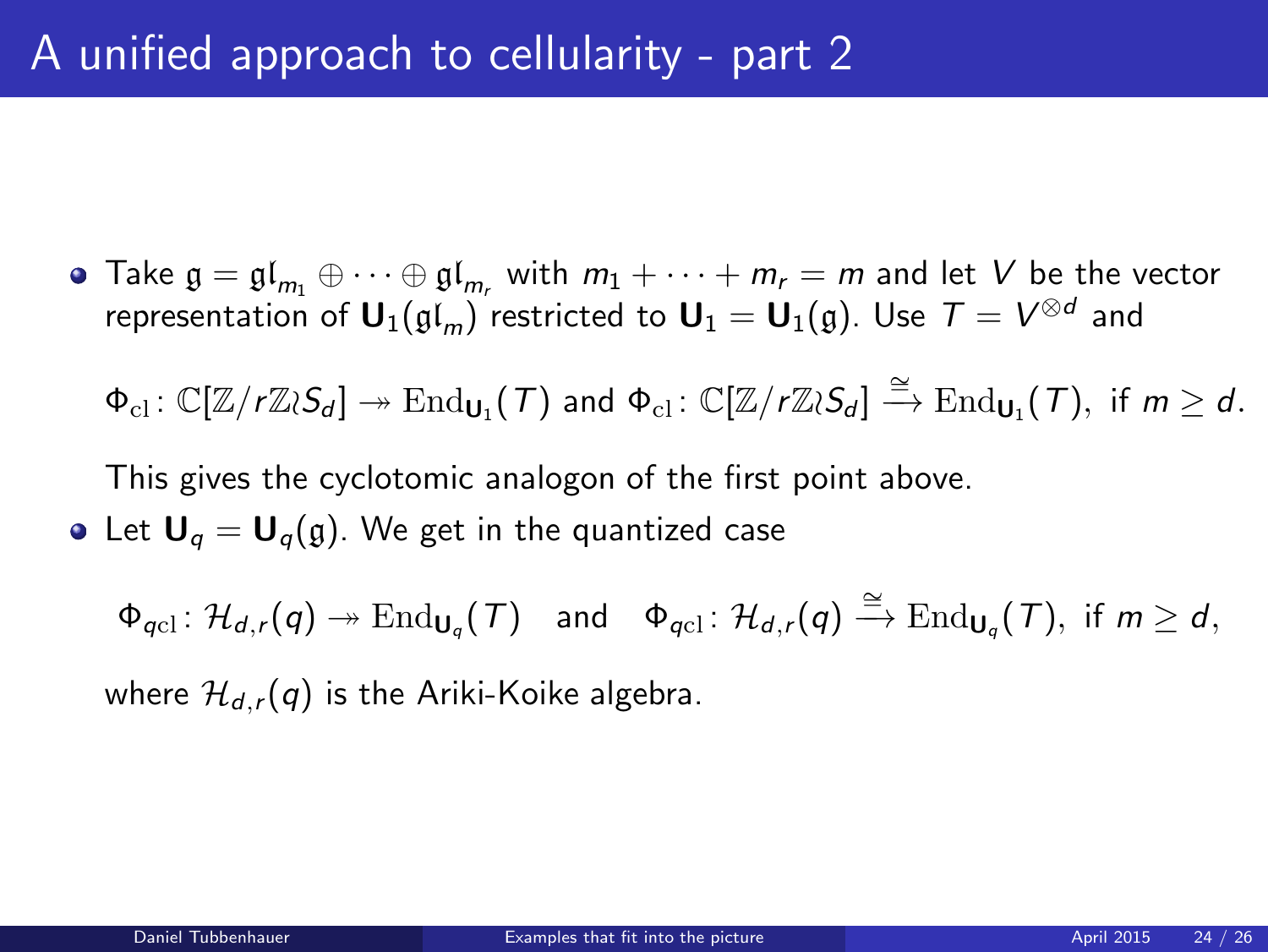# A unified approach to cellularity - part 3

• Let 
$$
T = \Delta_q(\omega_1)^{\otimes d}
$$
. Let  $g = \mathfrak{o}_{2n}$ ,  $g = \mathfrak{o}_{2n+1}$  or  $g = \mathfrak{sp}_{2n}$  (depending on  $\delta$ ).

 $\Phi_{\mathrm{Br}} \colon \mathcal{B}_d(\delta) \twoheadrightarrow \mathrm{End}_{\mathsf{U}_1}(\mathcal{T})$  and  $\Phi_{\mathrm{Br}} \colon \mathcal{B}_d(\delta) \xrightarrow{\cong} \mathrm{End}_{\mathsf{U}_1}(\mathcal{T}),$  if  $2n > d$ ,

where  $\mathcal{B}_d(\delta)$  is the Brauer algebra in d strands.

• Let 
$$
U_q = U_q(\mathfrak{gl}_n)
$$
 and  $T = \Delta_q(\omega_1)^{\otimes r} \otimes (\Delta_q(\omega_1)^{\otimes s})^*$ :

 $\Phi_{\text{wBr}}\colon \mathcal{B}^n_{r,s}([n]) \twoheadrightarrow \text{End}_{\mathsf{U}_q}(\mathcal{T})$  and  $\Phi_{\text{wBr}}\colon \mathcal{B}^n_{r,s}([n]) \xrightarrow{\cong} \text{End}_{\mathsf{U}_q}(\mathcal{T}),$  if  $n \geq r+s$ ,

where  $\mathcal{B}_{r,s}^{n}([n])$  the so-called quantized walled Brauer algebra.

 $\bullet$  Quantizing the Brauer case: taking  $q \in \mathbb{K} - \{0, \pm 1\}$ , g, and T as above: the algebra  $\mathrm{End}_{\mathsf{U}_q}(\mathcal{T})$  is a quotient of the Birman-Murakami-Wenzl algebra  $\mathcal{BMW}_d(\delta)$  and taking  $n \geq d$  recovers  $\mathcal{BMW}_d(\delta)$ .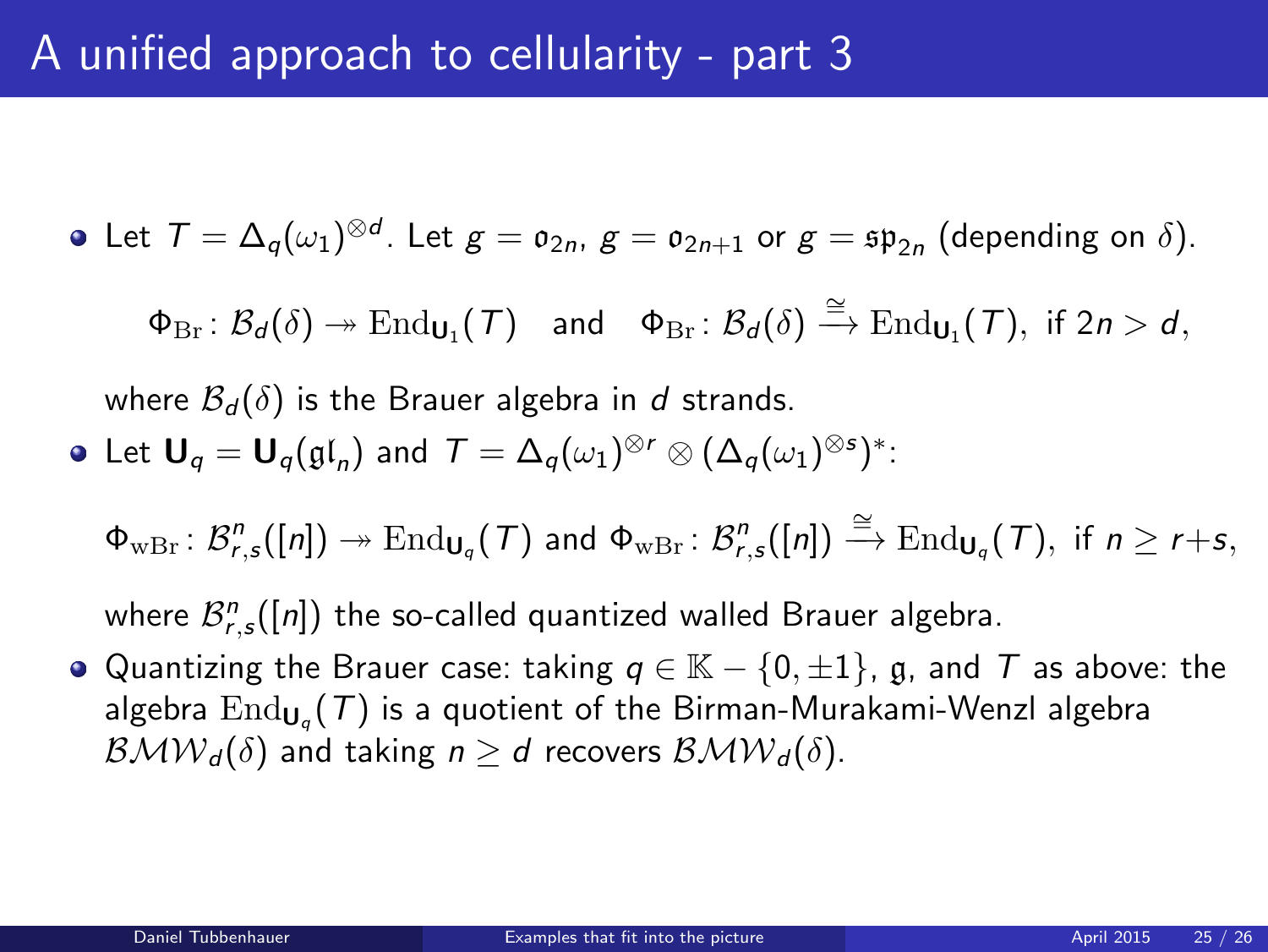There is still much to do...